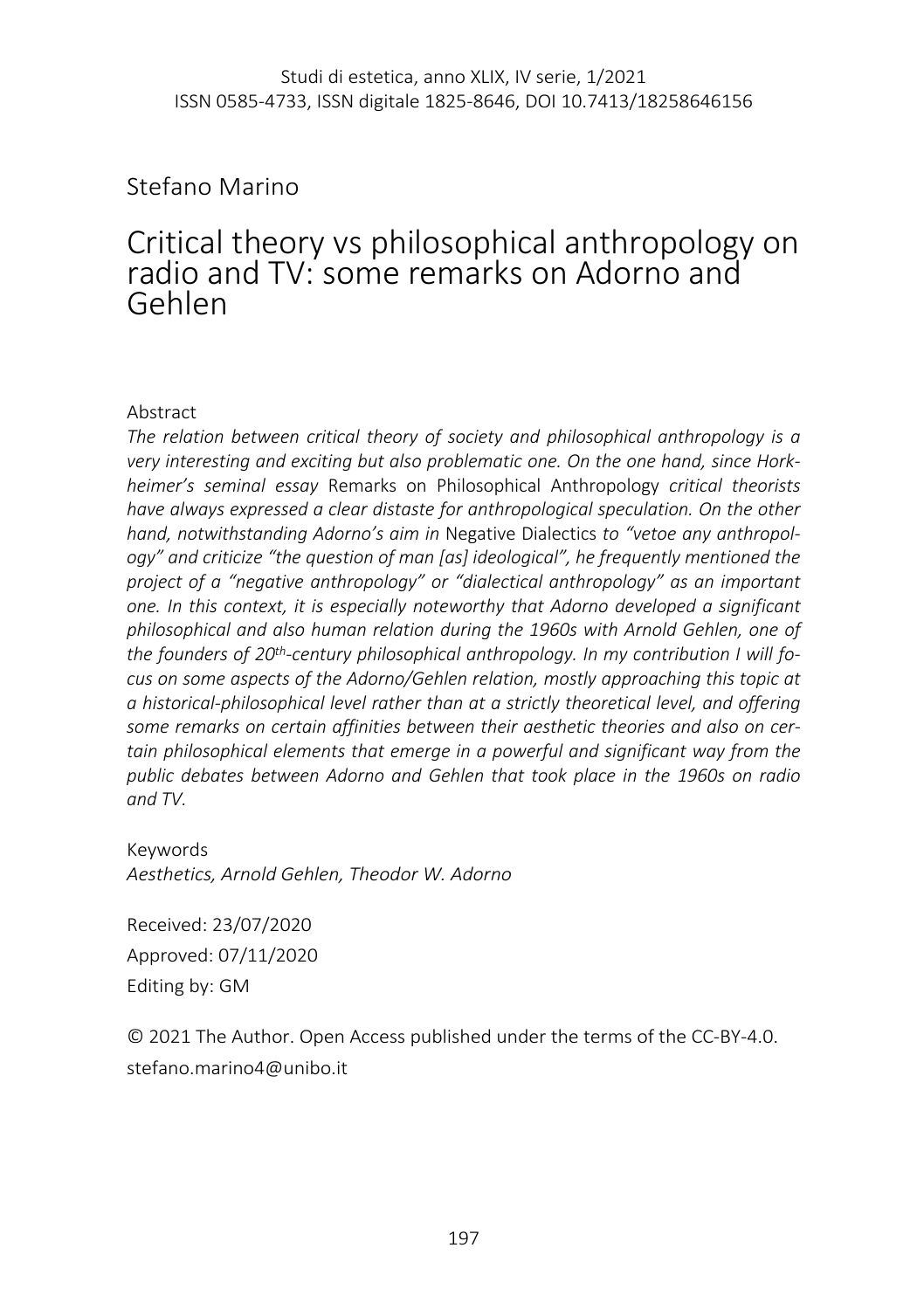1.

On December 2, 1960 the critical theorist Theodor W. Adorno wrote a letter to the philosophical anthropologist Arnold Gehlen to explicitly and even emphatically express to him great appreciation for his philosophicalsociological interpretation of modern painting in the book *Zeit*-*Bilder*. *Zur Soziologie und Ästhetik der modernen Malerei* (1960): a book that can be probably considered as Gehlen's third masterpiece beside *Der Mensch. Seine Natur und seine Stellung in der Welt* (1940) and *Urmensch und Spätkultur. Philosophische Ergebnisse und Aussagen* (1956). Although the correspondence between these two great German philosophers has unfortunately still not been officially published in Adorno's *Gesammelte Schriften* or in Gehlen's *Gesamtausgabe*, we can fortunately read certain passages of those letters thanks to the contributions of some scholars who had access to them. In the Epilogue written by Karl-Siegbert Rehberg – the most important pupil of Gehlen and probably the greatest expert of his philosophy, who was in any case also influenced by Frankfurt critical theorists (see Greco 2018) – for the edition of *Zeit*-*Bilder* included in Gehlen's *Gesamtausgabe* we can find the following observations, and also an excerpt from Adorno's abovementioned letter to Gehlen dated December 2, 1960:

Auch von anderer Seite bekam er [*scil.* Gehlen] teilweise überschwängliches Lob, sogar von einem politischen Kontrahenten wie Theodor W. Adorno. Diesen wichtigsten Vertreter der älteren Kritischen Theorie mochte – neben manchem kulturkritischen Motiv – mit Gehlen vor allem verbunden haben, dass auch dieser den "Gehalt" der Kunstwerkeぼ zum Gegenstand seiner Darstellung der modernen Künste gemacht hatte und auch sein konservativer Gesprächspartner die künstlerische Moderne durch eine spezifische Intellektualität zu bestimmen suchte. Nachdem er die ihm vom Autor übersandten "Zeit-Bilder" gelesen hatte, schrieb Adorno am 2. Dezember 1960: "Mein Eindruck davon ist außerordentlich. Besonders berührt haben mich eine Reihe von Übereinstimmungen der unerwartetsten Art […] Sollte ich, auf einem Fuße stehend, sagen, was an Ihrem Buch so besonders mich berührt, dann ist es das, das Sie mit der Sache der neuen Kunst sich identifizieren, ohne in Apologetik zu geraten und das Moment von Negativität zu verleugnen, das zur Sache selbst notwendig dazu gehört. Darauf, genau darauf, kommt es aber an. Alles andere ist entweder Propaganda oder schlicht reaktionär" (Rehberg 2016: 557. Adorno's letter to Gehlen from December 2, 1960 is also quoted by Matteucci 2010: 87).

As we can learn from Stefan Müller-Doohm's outstanding biography of Adorno and still other sources, in their letters Adorno and Gehlen discussed in detail various philosophical, artistic and cultural questions, and also planned together some radio and television conversations and the topics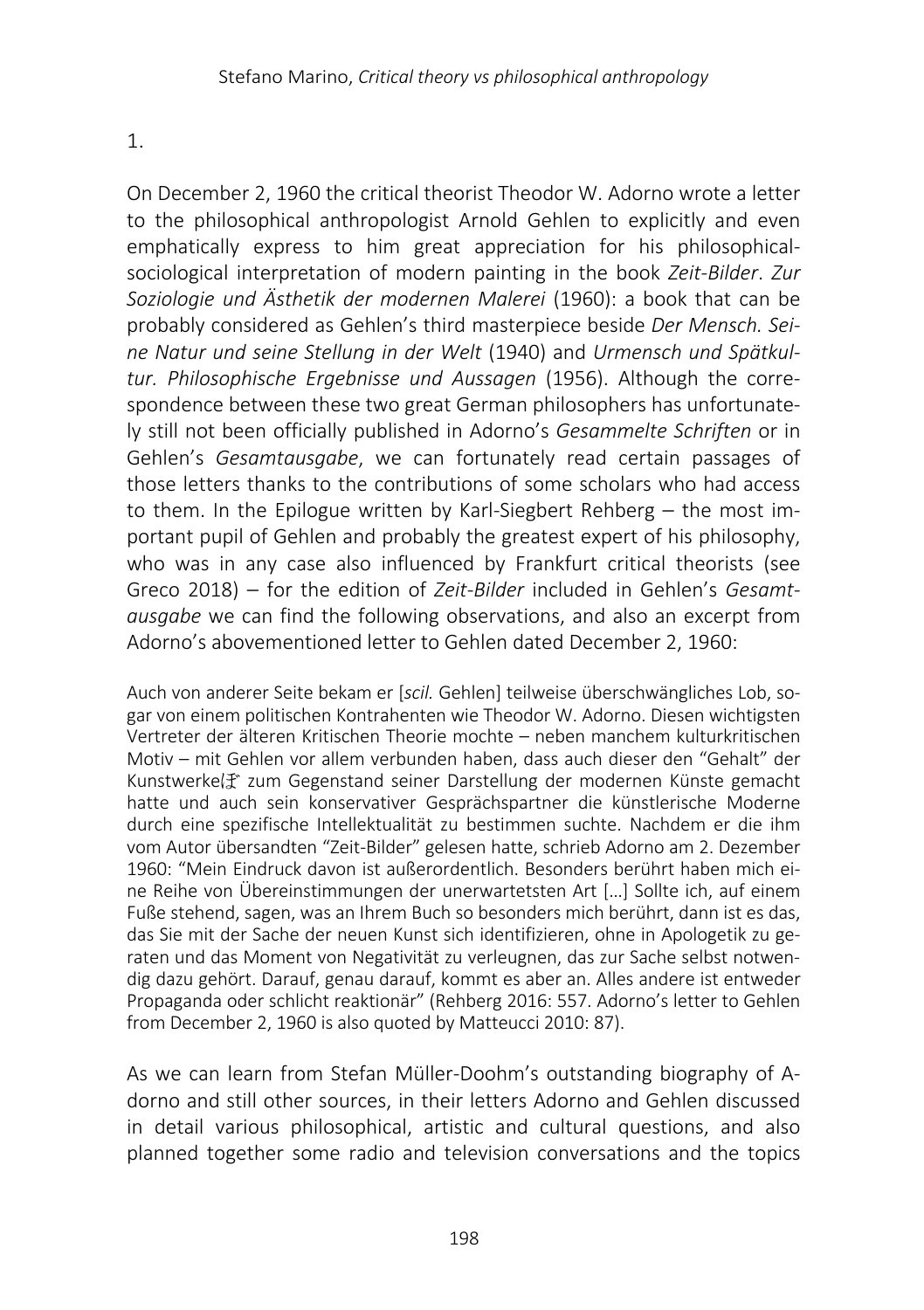that these public debates between them, broadcasted on German radio and TV, would be focused on. While writing this article I luckily had the possibility to consult a reliable transcription of their letters and, on the basis of the information that is currently available on this still unpublished correspondence, we know that the two German philosophers exchanged 39 letters in quite a long period of time extended from November 16, 1960 to March 9, 1969: 28 letters from Gehlen to Adorno, and 11 letters from Adorno to Gehlen (see Rehberg 2019)<sup>1</sup>. This means that the correspondence took place in a period in which Adorno was working on some of his most important writings, including many essays on literature and music, several sociological works and, of course, his philosophical masterpieces *Negative Dialectics* (1966) and *Aesthetic Theory* (1970, posthumous). The last letter of Adorno to Gehlen was written on January 15, 1969, i.e. a few months before his unexpected and untimely death on August 6, 1969 that suddenly interrupted the writing process of his great unfinished *Ästhetikbuch*.

As noted by Wolf Lepenies (2006: 147), "it is amazing to see to what a large extent Theodor Adorno and Arnold Gehlen could agree in their views behind the veil of their private correspondence. Political differences melted away when matters of culture and philosophy were at stake". A few important observations on the Adorno/Gehlen philosophical and human relation, as I said, can also be found in Müller-Doohm's book *Adorno: A Biography* – while, quite surprisingly, there is no trace of it in another biography of Adorno, written by Detlev Claussen (2008). In fact, as Müller-Doohm clearly explains:

Although Adorno found Gehlen's conservative theory of institutions unacceptable, and although he made no secret of that fact, he valued him as a debating partner and made efforts to keep on good terms with him personally. […] His relations with Arnold Gehlen were significant in this respect. Gehlen had first been invited by Horkheimer to give a lecture at the institute in the winter of 1953. Gehlen was one of the conservative intellectuals from whom Adorno did not recoil; indeed, ever since their joint participation in the debates about art in Baden-Baden in October 1959, their initial politeness had given way to a more personal warmth. The correspondence between them, which lasted from 1960 to 1969, is proof of this. Adorno

<sup>1</sup> I would like to sincerely thank Prof. Dr. Karl-Siegbert Rehberg, editor of the complete edition of Arnold Gehlen's works, for allowing me to read his reliable transcriptions of the correspondence between Adorno and Gehlen during an interesting and friendly email exchange that we have had since April 2019, and also for his explicit permission to use these transcriptions for my work on this topic. In the present article I will thus refer to the transcriptions of the Adorno/Gehlen *Briefwechsel* as "Rehberg 2019".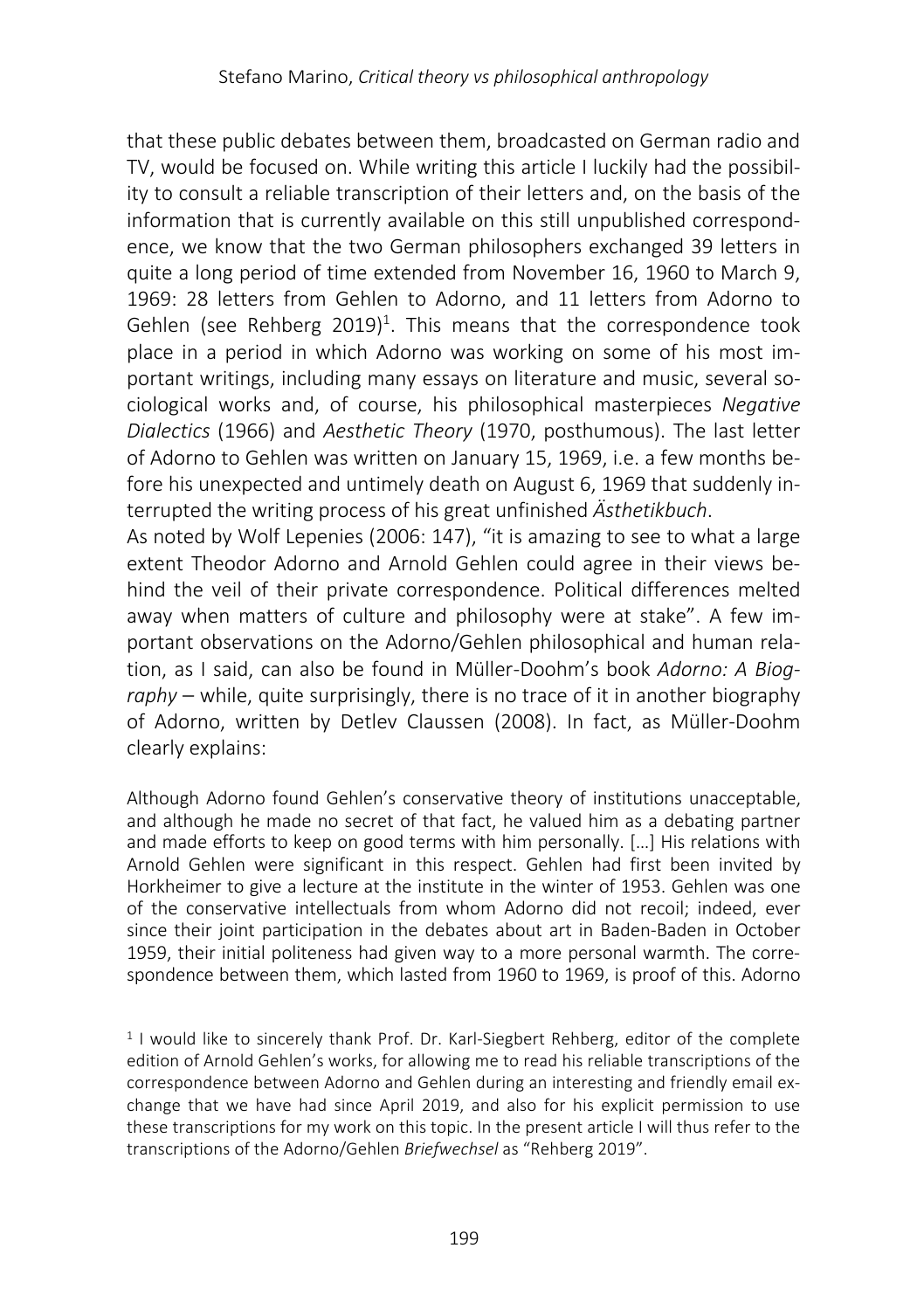#### Stefano Marino, *Critical theory vs philosophical anthropology*

always sent Gehlen his own publications and offprints; he read Gehlen's book *Zeit-Bilder* (1960) and was able to tell him that he had unexpectedly found himself in agreement with what Gehlen had written about modern art. What he particularly liked was Gehlen's defence of modern art "without lapsing into apologetics or denying the element of negativity that is an essential part of it". In addition, he emphasized: "When it comes to the analysis of the contemporary situation, including the socially prescribed dumbing-down and mystification, we are not likely to differ greatly. I would not be able to marshall anything by way of opposition to this other than what you call 'the a priori of experience', something that is very much in tune with my own way of thinking: I believe I am unable to give up the possibility and the idea of the possibility of this. I believe that without this idea it would not be possible to think at all, or even, strictly speaking, to say a single word". Adorno evidently regarded Gehlen as the ideal opposite number in radio or television debates, and they encountered each other in this way on four occasions. They also met privately with their respective wives, in January 1961 in Kettenhofweg and in October in Gehlen's home, from where they made an excursion to the Weinstraße and the cathedral in Speyer. Because both men were well aware of their political differences, the subject was excluded from their letters and their public discussions. Each man expressed opinions that were critical of the other's views on society. In this sense, the relation between the two intellectuals was based on mutual respect and on common philosophical interests, but not on genuine friendship (Müller-Doohm 2005: 378-9).

So, during the 1960s an important philosophical and human exchange characterized the relation between Adorno and Gehlen. Although not comparable to Adorno's relation to Horkheimer, Benjamin, Kracauer and other colleagues and friends of his, the Adorno/Gehlen relation is surely worthy of being taken into serious consideration. However, until recent times only few scholars have inquired into this relation and dedicated some works to it, and above all none of the existing works on this topic, although sometimes very interesting and relevant, has apparently paid specific attention to aesthetics – which is one of the reasons why the present article aims to contribute to the investigation of the Adorno/Gehlen relation and advance it. In fact, a particular role in their philosophical and human relation was played by the discussion of aesthetic questions and especially of problems concerning the specific "rationality of the aesthetic" (Bacchio 2021) and the progressive and seemingly unstoppable rationalization characterizing not only modern society at all levels but also the development of modern art and avant-garde movements. A comparative reading of some of their main writings on this subject – such as, in particular, Gehlen's treatment of  $20^{th}$ century avant-garde painting in certain parts of *Zeit-Bilder* (2016: 100-210) and Adorno's treatment of 20<sup>th</sup>-century avant-garde music in *Philosophy of New Music* and other essays (Adorno 1999: 54-68, 123-214; Adorno 2002a: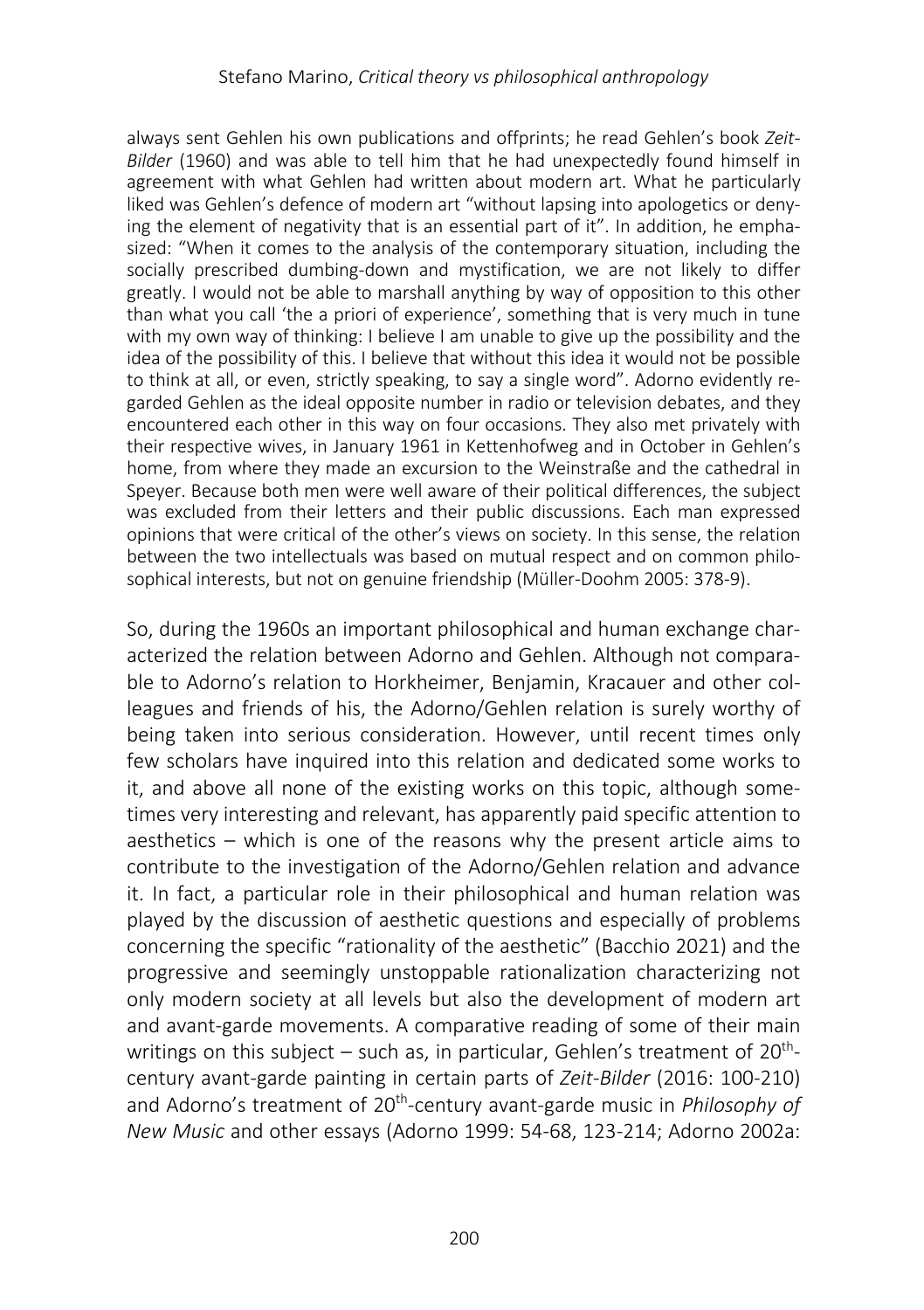181-202, 646-79; Adorno 2002b: 269-322; Adorno 2006: 7-102) – can clearly testify to this.

Quite interestingly (and at first sight also surprisingly, given Adorno's well-known suspiciousness towards most everything connected to mass culture), a great role in the Adorno/Gehlen philosophical and human exchange was played by a quite intensive and indeed strategic use of modern mass media like radio and television. In the final part of this article I will try to offer some observations on these points, showing some of their implications for our understanding of Adorno's aesthetics fifty-two years after his death (1969-2021) and fifty-one years after the posthumous publication of his unfinished *Aesthetic Theory* (1970-2021). However, before delving into these particular aspects it is important to first provide the reader with an adequate general background apropos of the relation between critical theory and philosophical anthropology.

The relation between these two leading traditions in 20<sup>th</sup>-century German philosophy has always been a very interesting and exciting but also problematic one. As noted by Martin Jay, critical theorists quite early on expressed an explicit "distaste for anthropological speculation": Horkheimer and Adorno "spurned […] the possibility of a philosophical anthropology", and from the early 1930s until the late 1960s they always remained "faithful to [the] refusal to define a positive anthropology which characterized Critical Theory from the beginning" (Jay 1976: 56, 74, 266). At the same time, however, Jay also notes that "in Horkheimer's work" – and, as we will see, even in Adorno's work – "there appeared a kind of negative anthropology, an implicit but still powerful presence": "in Critical Theory there were an implicit negative metaphysics and negative anthropology – negative in the sense of refusing to define itself in any fixed way" (Jay 1976: 56, 65).

As I said, it was especially a strategic and quite intensive use of mass media like radio and television by Adorno and Gehlen that played an important role in the 1960s in the (partial) rethinking and redefinition of the relation between critical theory and philosophical anthropology. An excerpt from Adorno's and Gehlen's famous radio debate from February 3, 1965 entitled *Ist die Soziologie eine Wissenschaft vom Menschen?* – later transcribed and published as Appendix in Friedemann Grenz's book *Adornos Philosophie in Grundbegriffen* (1975), and emphatically defined by Rolf Wiggershaus as "a debate [that] turned at its close into a confrontation between two classic standpoints", "as if the Grand Inquisitor from Ivan Karamazov's story in Dostoevsky's *The Brothers Karamazov* was talking to a Jesus who was no longer silent" (Wiggershaus 1995: 588) – can be particularly significant and interesting in the present context. In fact, this excerpt per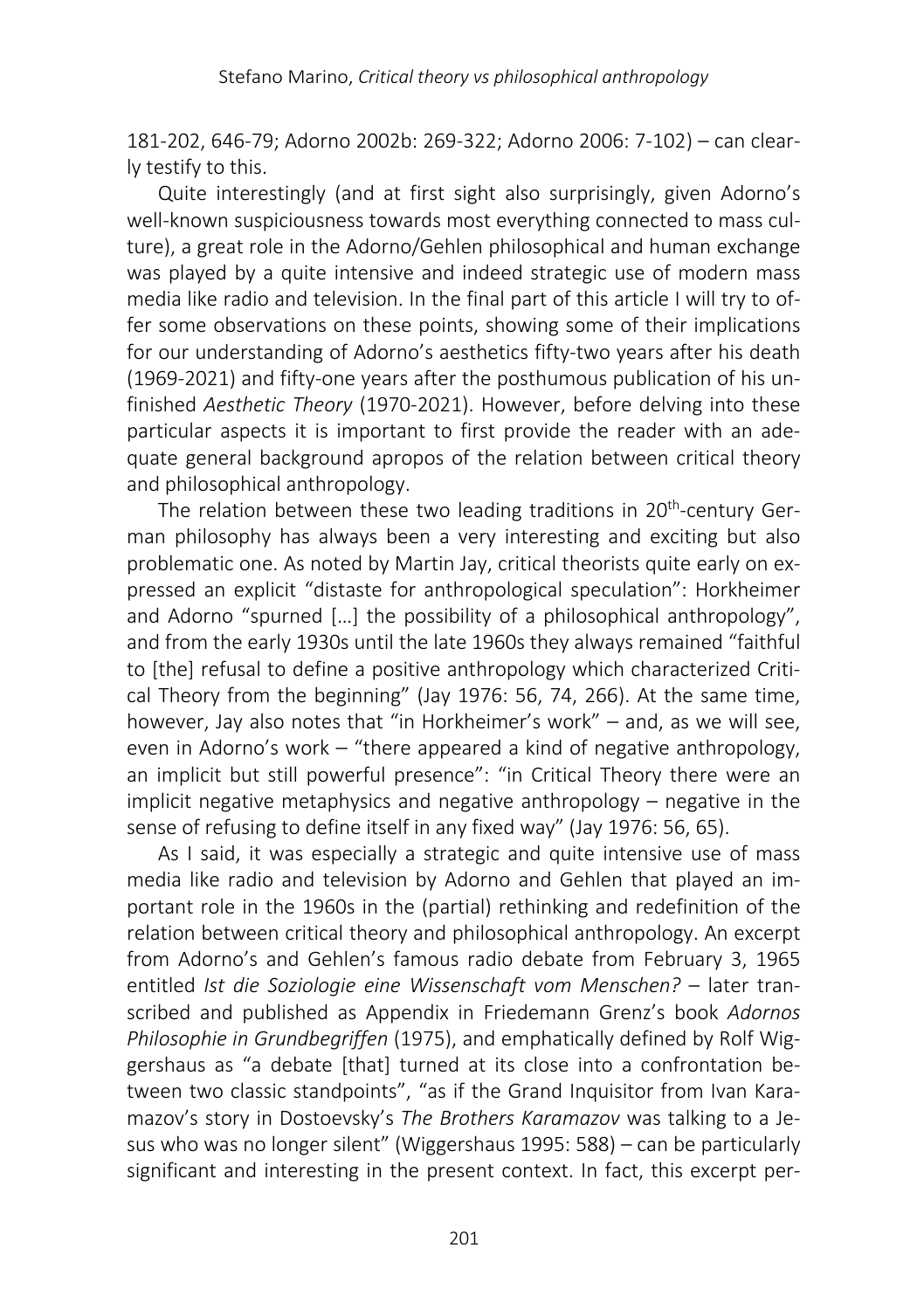fectly exemplifies the complexity of the philosophical relation between them:

GEHLEN: Mr. Adorno, you see the problem of emancipation here once again, of course. Do you really believe that the burden of fundamental problems, of extensive reflection, of errors in life that have profound and continuing effects, all of which we have gone through because we were trying to swim free of them. Do you really believe one ought to expect everyone to go through this? I should be very interested to know your views on this. ADORNO: I can give you a simple answer: Yes! I have a particular conception of objective happiness and objective despair, and I would say that, for as long as people have problems taken away from them, for as long as they are not expected to take on full responsibility and full self-determination, their welfare and happiness in this world will merely be an illusion. And it will be an illusion that will one day burst. And when it bursts, it will have dreadful consequences. GEH-LEN: We have reached the exact point at which you say "yes" and I say "no", or viceversa, where I would say that everything we know and can state about mankind from the beginning up till now would indicate that your standpoint is an anthropological and utopian one, although generous, or even grandiose. Aporno: It's not so frightfully utopian at all, but I would rather simply say this to start with: […] the difficulties because of which, in your theory, people seek out relief […] the distress that drives people to seek out such forms of relief, derive precisely from the strain that is put upon them by institutions, namely by the organization of the world in forms that are alien to them and omnipotent over them […] And it seems to me to be virtually a fundamental phenomenon of anthropology that people seek refuge in precisely the power that is causing them the injuries they suffer. Depth psychology even has a term for this: it is called "identification with the attacker" […]. GEHLEN: Mr. Adorno, we have reached the end of our discussion and are running out of time. We can't extend the discussion any further […] But I would like to make another counteraccusation. Although I have the feeling that we are united in certain profound premises, it's my impression that it is dangerous and that you have the tendency to make people dissatisfied with the little that still remains to them out of the whole catastrophic situation (Adorno and Gehlen 1965; quoted in Wiggershaus 1995: 589).

# 2.

A good starting point for a general presentation and discussion of the relation between critical theory of society and philosophical anthropology can be Horkheimer's essay *Remarks on Philosophical Anthropology* (1935): an essay that was primarily directed in a critical way against Max Scheler's version of philosophical anthropology presented in his famous work *Man's Place in Nature* (1928) but whose critiques can be also extended to other versions of philosophical anthropology. Here, in fact, Horkheimer raises a series of very strong objections against the project *as such* of a philosophi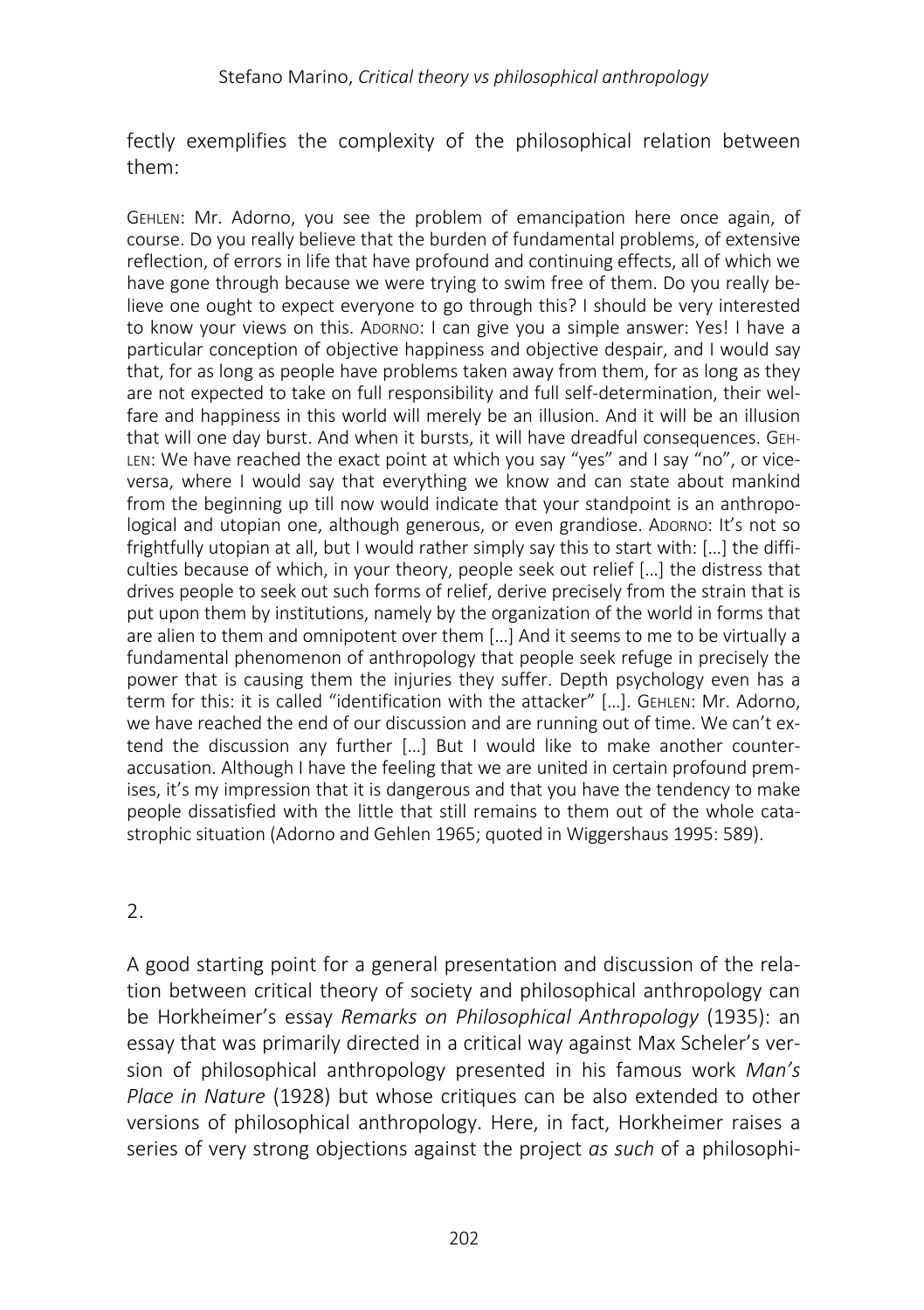cal anthropology that, with different nuances but with the same fundamental argumentation at the basis, will also return in Adorno's pronouncements on this topic many years later and, *mutatis mutandis*, also in Jürgen Habermas' very critical reviews from 1956 and 1970 of Gehlen's books *Urmensch und Spätkultur* and *Moral und Hypermoral* (see Habermas 1981). Horkheimer's main objections to philosophical anthropology are focused on the fact that the latter, according to him, explicitly or implicitly rests on an approach to the so-called "question of man" that, if critically investigated, unmistakably reveals to be undialectical instead of dialectical, unhistorical instead of historical, idealistic instead of materialistic, static instead of dynamic, affirmative instead of negative, ideological and uncritical instead of critical, and also grounded on the need to search for invariant essences instead of open to the "vertiginousness" of "a dialectics no longer 'glued' to identity" – where "the vertigo which this causes" will be later defined by Adorno as "an *index veri*" (Adorno 1990: 31, 33).

It is also possible to find many of these objections and critiques in several writings by Adorno in which, on the one hand, he declares to completely share Horkheimer's "critique of static anthropology" (letter from Adorno to Löwenthal from July 6, 1934; quoted in Jay 1976: 66), he recommends "skepticism toward anthropological theories of human invariants" (Adorno 2004: 8), and he even dares to claim that negative dialectics "vetoes *any* anthropology" because "the question of man […] is ideological" in itself (Adorno 1990: 51, 124). On the other hand, however, it is also important to note that Adorno sometimes makes reference to what he calls a "negative anthropology" or "dialectical anthropology", for example in *Minima moralia*  (Adorno 2005: 167), in his 1965-1966 *Vorlesung* on negative dialectics (Adorno 2007: 72), and also in the Foreword to *Negative Dialectics* in which he explicitly compares the philosophical task of developing a negative dialectics that "seeks to free dialectics from [its] affirmative traits without reducing its determinacy" (Adorno 1990: XIX) to the task of Ulrich Sonnemann's book *Negative Anthropologie* from 1969 (GS 6: 11): a book that Adorno also reviewed (GS 20/1: 262-3) and considered as connected by "an objective necessity" to the project of *Negative Dialectics* (GS 6: 11). If we simply add to all these remarks a quick reference to Adorno's observations from the early 1940s later published with the title *Individuum und Gesellschaft* which offer some intriguing "notes on a new anthropology" (Adorno 2003), or a quick reference to the Preface to *Dialectic of Enlightenment* which famously relates the notes and sketches included in the last part of the book to the project of "a dialectical anthropology" (Horkheimer and Adorno 2002: XIX), then we immediately understand that, notwithstanding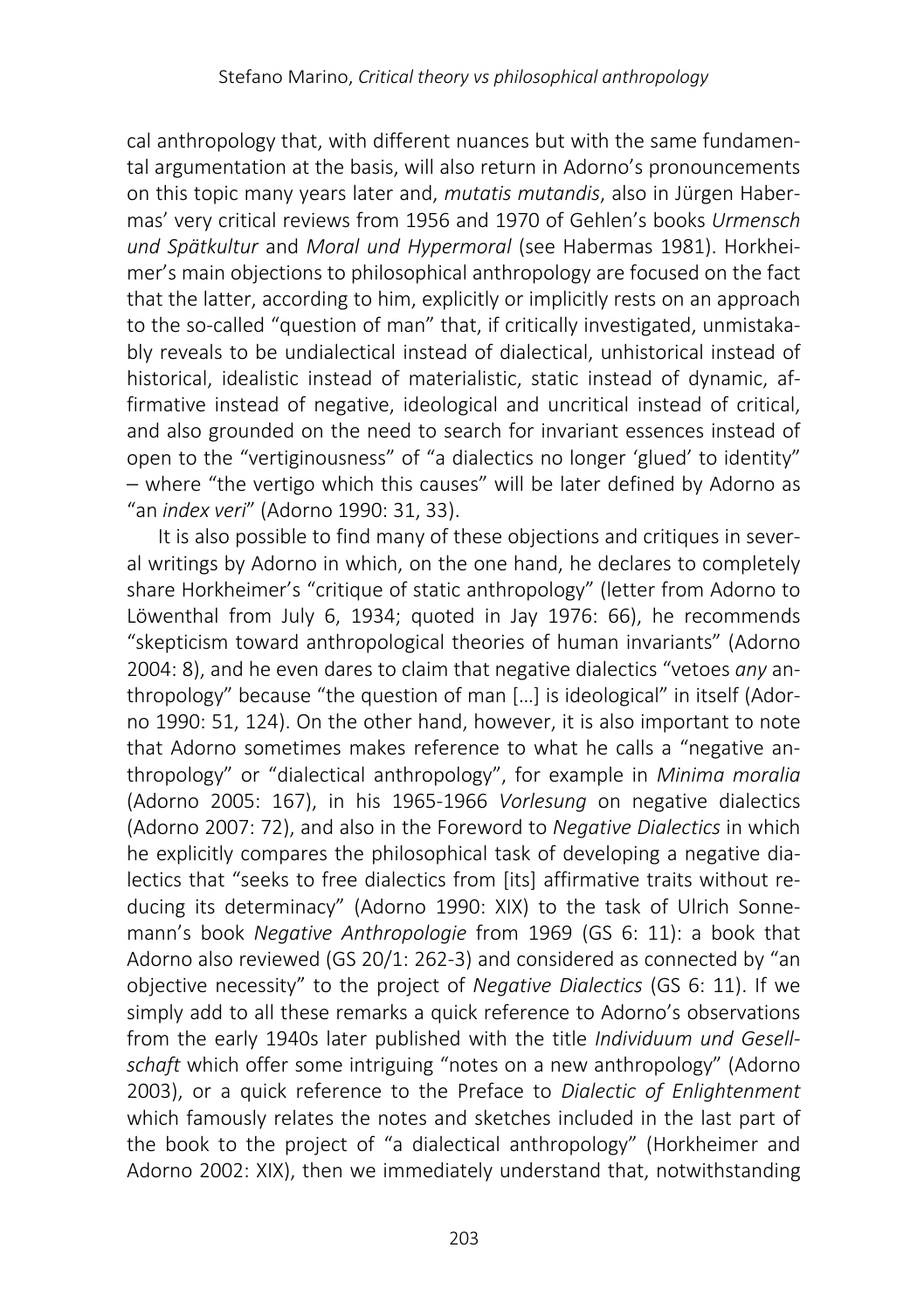all the abovementioned objections and critiques, the anthropological dimension still plays an important role in Adorno's thinking.

According to Rolf Tiedemann, Horkheimer and Adorno never published a book based on the *Notes and Sketches* section of *Dialectic of Enlightenment* because of their "general critique of any non-historical anthropology that postulates a human essence as such": "a materialist anthropology […] could have been the only anthropology pursuable by Critical Theory, would address the changeable human nature", and "would have almost nothing in common with traditional philosophical anthropology" (Tiedemann; quoted in Johanssen 2013: 5). And yet, at the same time, according to some scholars a negative anthropology focused on the (problematic, indeed) second nature of the human being was the centerpiece of Adorno's negative dialectics: "an anthropology without *anthropos*", so to speak (Breuer 1985; quoted in Johanssen 2013: 12). From this point of view, it also applies to anthropological thinking what Adorno sometimes claimed about the situation of art in the "administered world" after Auschwitz, namely that it is "impossible and necessary at the same time (*unmöglich und notwendig zugleich*)" (GS 16: 167).

As I said, some observations taken from Horkheimer's 1935 essay *Remarks on Philosophical Anthropology* can also prove useful in this context (namely, in the context of an article focused on Adorno rather than Horkheimer), because they perfectly exemplify some of the fundamental problems that critical theory *as such* always had with philosophical anthropology *as such*, understood in general as a philosophical theory based on the belief in "the existence of a human nature that is invariable in time" (Horkheimer 1993: 152). According to Horkheimer, indeed, a materialist, dialectical and at the same time utopian theory derived from Enlightenment that understands "the social life process" in which individuals and groups emerge as "not simply [consisting] in the representation or expression of human nature in general, but rather in a continuous struggle of individual human beings with nature" (that which, by the way, already contains *in nuce* the basic principles of the philosophical conception that a few years later would have been presented under the title *Dialectic of Enlightenment*), logically leads to skepticism towards the anthropological-philosophical belief in "a constant and unchanging human nature" (Horkheimer 1993: 151-2). On this basis, Horkheimer explicitly introduces the idea of a fundamental "difference between anthropological philosophy and materialism", and he even claims that philosophical anthropology "contradicts the theory of society" (Horkheimer 1993: 156, 158), i.e. represents its antithesis. As Horkheimer explains: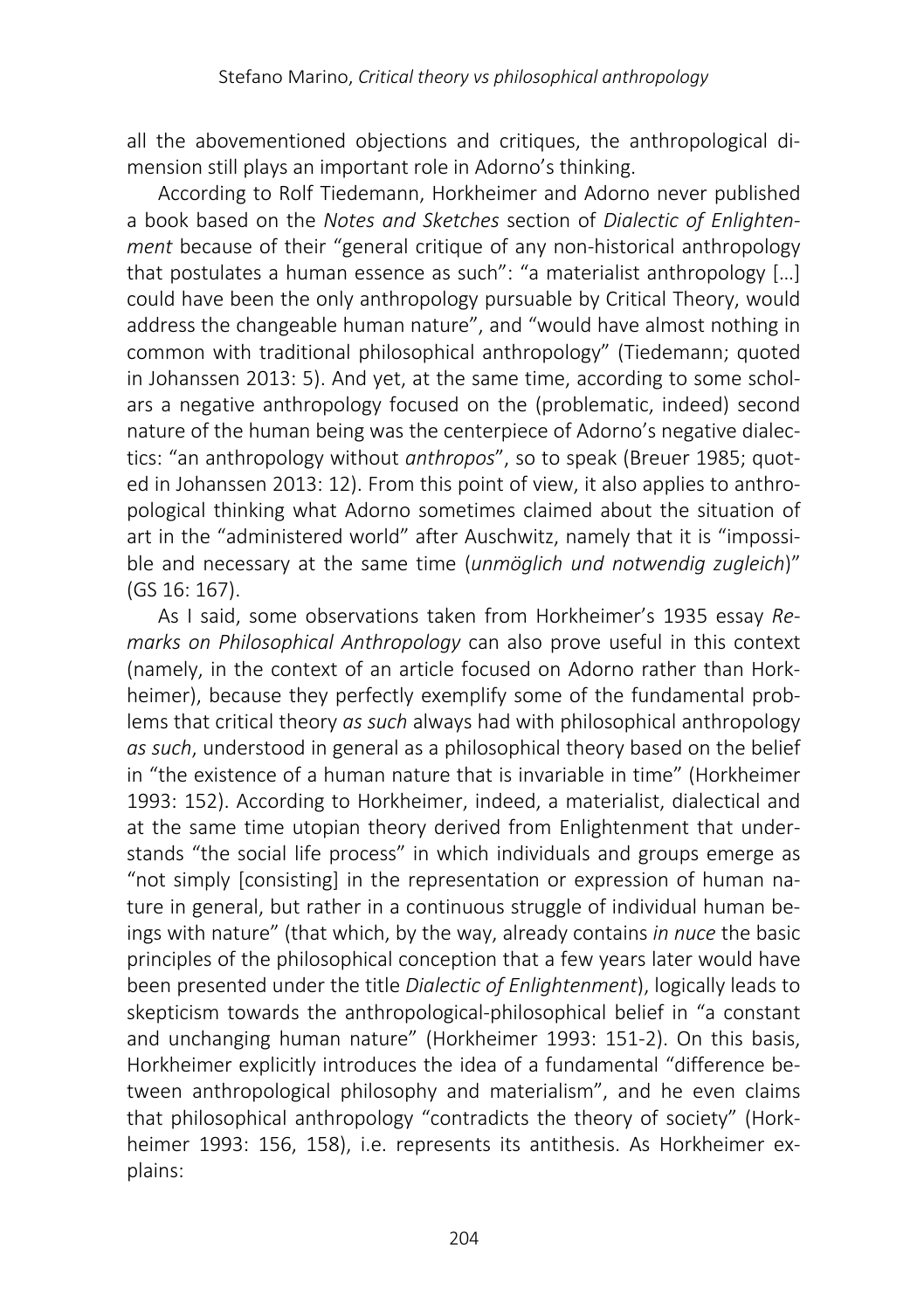similarities among various groups are not the result of a consistency in human nature. […] Human nature is continuously influenced and changed by a manifold of circumstances. One could even understand the existence of a human nature that is invariable in time as a result of processes that continuously renew themselves, processes in which human beings form an inextricable part. However, one cannot understand it as the expression of a person in and for itself. […] The task that Max Scheler assigned to anthropology is unrealistic […], is impossible to fulfill. […] [His] way of stating the problem assumes a fixed, abstract hierarchy. It contradicts the dialectical character of historical events, in which the foundational structure of individual existence is always interwoven with that of the group, and can lead, at best, to paradigms not unlike those of the natural sciences. There is no formula that defines the relation among individuals, society, and nature for all time. […] The desire to provide a foundation for action by way of insights into human nature has motivated phenomenology since its beginnings. […] A theory free from illusions can only conceive of human purpose negatively […]. Anthropology finds itself in danger of striving for too much or too little. It asks for and seeks a definition of human nature that extends from prehistory to the end of humanity, and it avoids the anthropological question par excellence, namely: how can we overcome an inhumane reality (since all human capacities that we love suffocate and decay within it)? Insofar as the first question can be posed meaningfully, its answer depends not only practically but also theoretically on every advance made in the second. […] The meaning of all anthropological categories is changed in their very foundations concomitantly with great historical transformations. […] The names remain the same, but the anthropological realities are altered. […] The attempt to conceive of human beings either as a fixed or as an evolving unity is futile. […] The argument that has been advanced against any concept of historically necessary transformations, namely that such a concept is contrary to human nature, must be put to rest once and for all. It may be true that the more liberal philosophical anthropologists are in fact not subject to this criticism and explicitly teach that we cannot predict what potentials mankind has yet to fulfill. However, their undialectical method has, at least for the social pessimism that emerges from allegedly conflicting experience, made their appeal to essence and determination seem "plebeian" and has distorted the actual state of affairs (Horkheimer 1993: 152-3, 156-7, 160, 171-4).

3.

One of Horkheimer's main objections to the project of a philosophical anthropology rests on the idea that the basic impulse that led Scheler (and a few years later also Gehlen, notwithstanding many important differences between them) to the development of a philosophical project of this kind actually derives from a need (*Bedürfnis*), i.e. from what may call an "anthropological need". In a basically analogous way, thirty years later in *Negative Dialectics* Adorno will ground some of his strongest critiques to Heidegger's fundamental ontology based on a phenomenological herme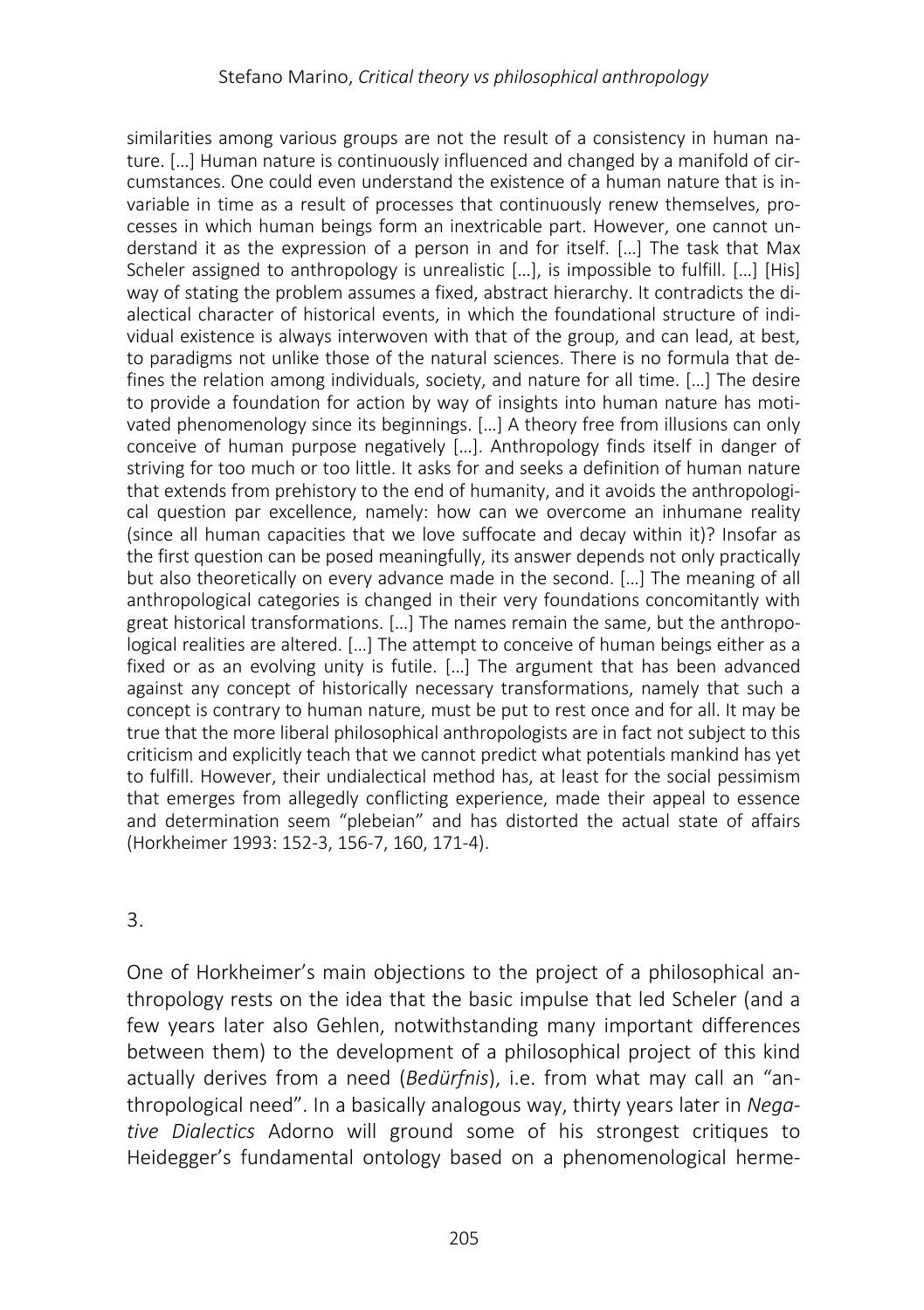neutics of the *Dasein* (and later based on Being-historical thinking, *seinsgeschichtliches Denken*, after the so-called *Kehre* of the mid 1930s) on the idea that the basic impulse that led Heidegger to the development of a philosophical project of this kind actually derives from a similar need (*Bedürfnis*), i.e. from what Adorno himself called an "ontological need" (Adorno 1990: 61-96). So, whether it is an anthropological *Bedürfnis* or an ontological *Bedürfnis*, it does not seem to make a big difference for critical theorists in terms of the demystification and demythologization of this unauthentic need that is required for genuine critical thinking, namely in terms of the critical understanding of what Adorno would define the untruth (*Unwahrheit*) of these ways of philosophizing (see Marino 2019: 80-4). This discourse already emerges in a quite clear way from some passages of Horkheimer's abovementioned essay on philosophical anthropology, where we read:

Modern philosophical anthropology stems from precisely the same need that the idealistic philosophy of the bourgeois era tried to satisfy from its inception: namely the need to lay down new, absolute principles that provide the rationale for action. These principles were especially needed after the collapse of the medieval order and its tradition of unconditional authority. The most important tasks of idealistic philosophy consisted in delineating abstract principles that provided the foundation for a meaningful existence and in bringing spiritual endeavors the fate of the individual and of all of humanity in harmony with an eternal purpose. […] The role of philosophy is to give meaning and direction to this bewilderment. Instead of satisfying the individual's demand for meaning by uncovering social contradictions and by providing a means of overcoming them, philosophy confounds the needs of the present age by analyzing only the possibility of "real" life or even of "real" death, and by attempting to cloak existence with a deeper meaning. […] The project of modern philosophical anthropology consists in finding a norm that will provide meaning to an individual's life in the world as it currently exists. […] Certain doctrines press spiritual and intellectual energies, whether for purposes of mere show or of analysis, into the service of a higher justification and assurance that are nonetheless impossible and confusing. One such doctrine decrees that a particular form of human behavior, for example devotion to state and nation, constitutes the only true model of human existence. However, even the more liberal doctrines of human nature that fail to establish a particular teleology for human action, and that thus assimilate a notion of "risk" into their system, do the same (Horkheimer 1993: 153-6).

As we know from Adorno's 1965 lectures on metaphysics, "in face of the experiences we have had" in the 20<sup>th</sup> century, "not only through Auschwitz but through the introduction of torture as a permanent institution and through the atomic bomb", "the assertion that what is has meaning, and the affirmative character which has been attributed to metaphysics almost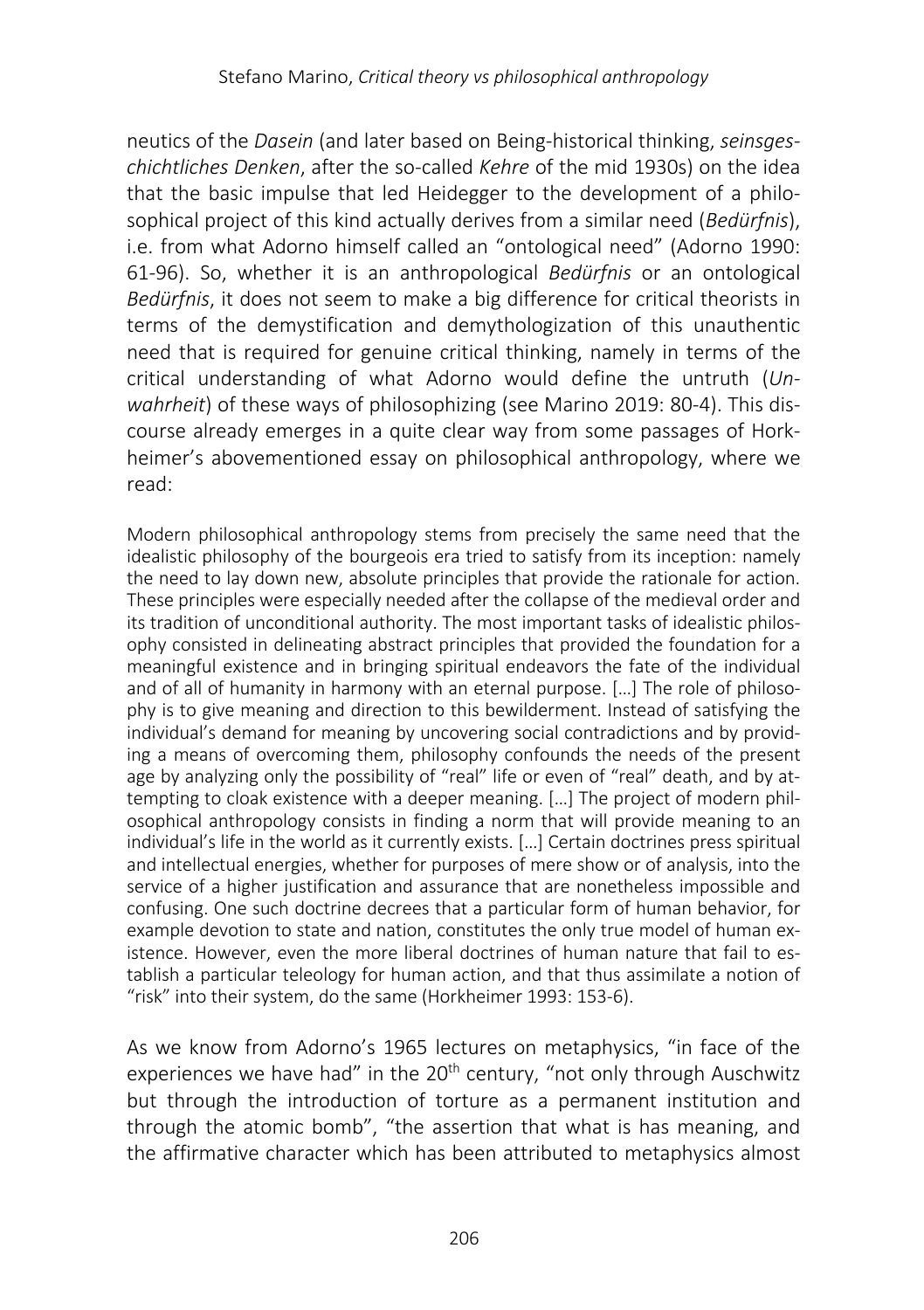without exception, become a mockery; and in the face of the victims it becomes downright immoral. […] It is therefore impossible to insist after Auschwitz on the presence of a positive meaning or purpose in being" (Adorno 2000: 101, 104) – although in *Aesthetic Theory* Adorno will add that not only after Auschwitz but "even prior to Auschwitz it was an affirmative lie, given historical experience, to ascribe any positive meaning to existence" (Adorno 2004: 152). Among the many epistemological, ethical, political, aesthetic and also metaphysical implications of Adorno's well-known and deeply-rooted convictions about what it means to philosophize, write poems, compose music and indeed simply live *nach Auschwitz*, we may also mention the fact that, for him, the post-Auschwitz condition radically condemns both ontology and philosophical anthropology to what I have previously called *Unwahrheit*.

From Adorno's critical point of view, both these forms of philosophizing seem to stem from the untrue need to postulate something like a positive meaning of the human existence and/or a positive meaning of Being in its entirety, either by grounding the belief in this meaning on a fundamental ontological structure of the *Dasein* and a Being-historical perspective on history as guided by a mysterious "destining (*Geschick*)" that Adorno explicitly dares to compare to a new form of mythological thought (Adorno 1990: 117-9), or by grounding this belief on the idea of a constant and unchanging nature of the *Mensch*. For Adorno this remains true even when the human nature, as it happens in Gehlen, is understood as a cultural one, i.e. as the "second nature (*zweite Natur*)" of an undetermined and "deficient being (*Mängelwesen*)" that is characterized by "a constitutional excess of impulses" and by "the law of relief (*Entlastung*)", and for whom "the cultural world (*Welt*) exists […] in exactly the same way in which the environment (*Umwelt*) exists for an animal", so that "man is 'a cultural being by nature' (*von Natur ein Kulturwesen*)" (Gehlen 1988: 29, 108. On this topic, see also Adorno and Gehlen 1965: 225-8).

Among other things, taking all this into consideration is also important to prevent the reader from potential misunderstandings like that, for example, of putting near to each other and partially assimilating Adorno's and Heidegger's radical critiques to the project of a philosophical anthropology. In fact, although bound by a common skepticism towards philosophicalanthropological thinking, Adorno's and Heidegger's critiques of it are completely different and are grounded on incompatible and incommensurable reasons. In Heidegger's case, this radical critique is precisely grounded on the idea of the primacy of a fundamental ontology of the *Dasein* (criticized by Adorno, in turn) over a philosophical anthropology of the *Mensch*, and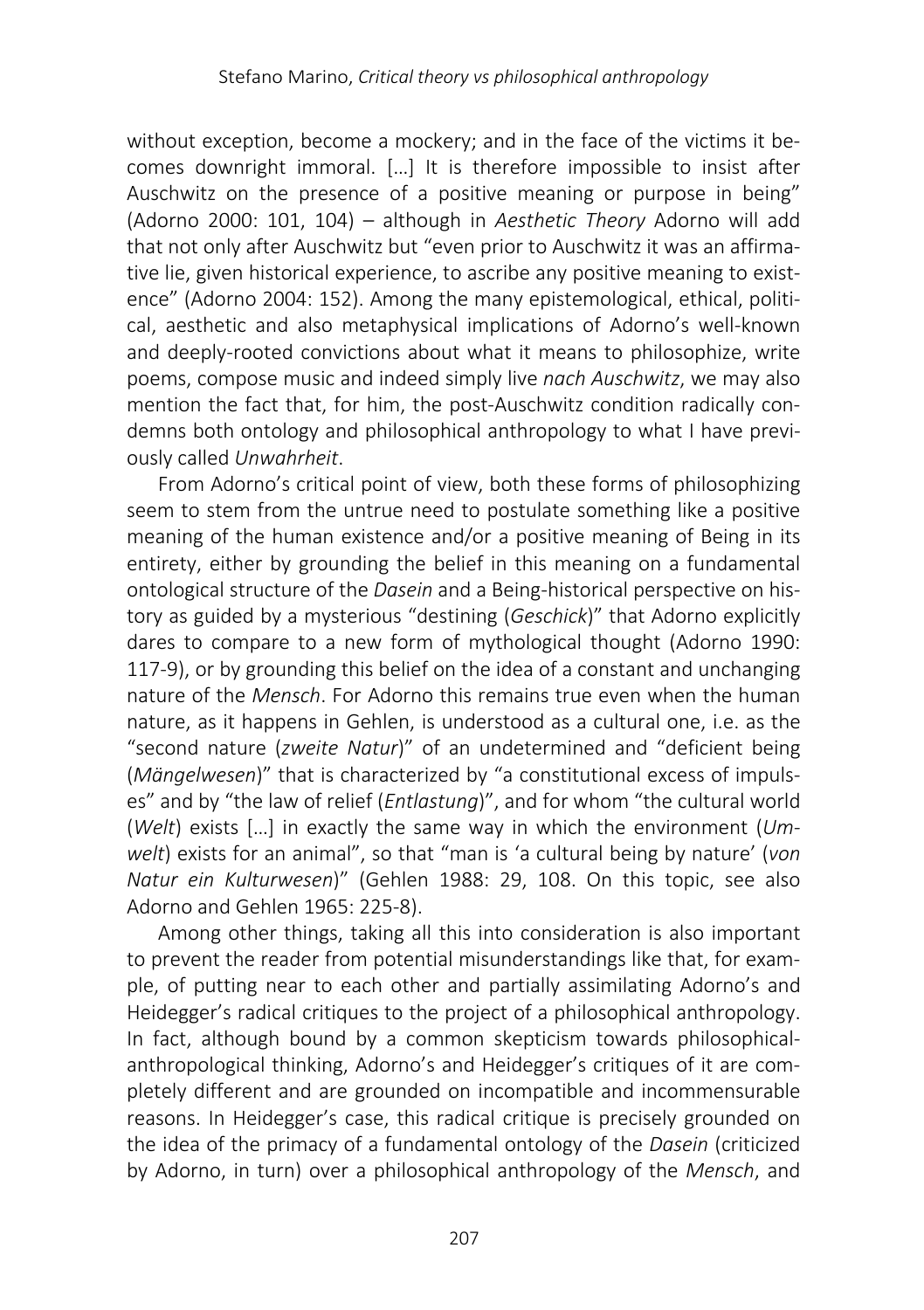we can clearly find it, for example, in some of his Freiburg *Vorlesungen* of the early 1920s, in *Being and Time* (1927), in *Kant and the Problem of Metaphysics* (1929), and also in subsequent writings like *The Age of World-Picture* (1938) where he emphatically and dramatically claims: "Through anthropology, the transition of metaphysics into the event of the simple cessation and suspension of all philosophy is inaugurated" (Heidegger 2002: 75). As has been noted by Brian O'Connor (2004: 152), however, although seemingly bound to Heidegger by his objections to philosophical anthropology, Adorno actually "expresses disagreement with the anthropological essentialism that, he suspects, might be the result of Heidegger's program *malgré lui*". In Adorno's case, *Negative Dialectics* is probably the work that includes some of his most pregnant and fitting critical observations on philosophical anthropology (or, as it were, his anti-anthropological observations), where we read:

The question of man […] is ideological because its pure form dictates the invariant of the possible answer, even if that invariant is historicity itself. What man ought to be as such is never more than what he has been: he is chained to the rock of his past. He is not only what he was and is, however, but equally what he can come to be, and to anticipate that, no definition suffices. […] We cannot say what man is. Man today is a function, unfree, regressing behind whatever is ascribed to him as invariant – except perhaps for the defenselessness and neediness in which some anthropologies wallow. He drags along with him as his social heritage the mutilations inflicted upon him over thousands of years. To decipher the human essence by the way it is now would sabotage its possibility. A so-called historical anthropology would scarcely serve any longer. It would indeed include evolution and conditioning, but it would attribute them to the subjects; it would abstract from the dehumanization that has made the subjects what they are, and that continues to be tolerated under the name of a *qualitas humana.* The more concrete the form in which anthropology appears, the more deceptive will it come to be, and the more indifferent to whatever in man is not at all due to him, as the subject, but to the desubjectifying process that has paralleled the historic subject formation since time immemorial. That man is "open" is an empty thesis, advanced – rarely without an invidious side glance at the animal – by an anthropology that has "arrived". It is a thesis that would pass off its own indefiniteness, its *fallissement,* as its definite and positive side. […] That we cannot tell what man is does not establish a peculiarly majestic anthropology; it vetoes any anthropology. […] We might be tempted to speculate anthropologically whether the turn in evolutionary history that gave the human species its open consciousness and thus an awareness of death – whether this turn does not contradict a continuing animal constitution which prohibits men to bear that consciousness. The price to be paid for the possibility to go on living would be a restriction of consciousness, then, a means to shield it from what consciousness is, after all: the consciousness of death. It is a hopeless perspective that biologically, so to speak, the obtuseness of all ideologues might be due to a necessity of selfpreservation, and that the right arrangement of society would by no means have to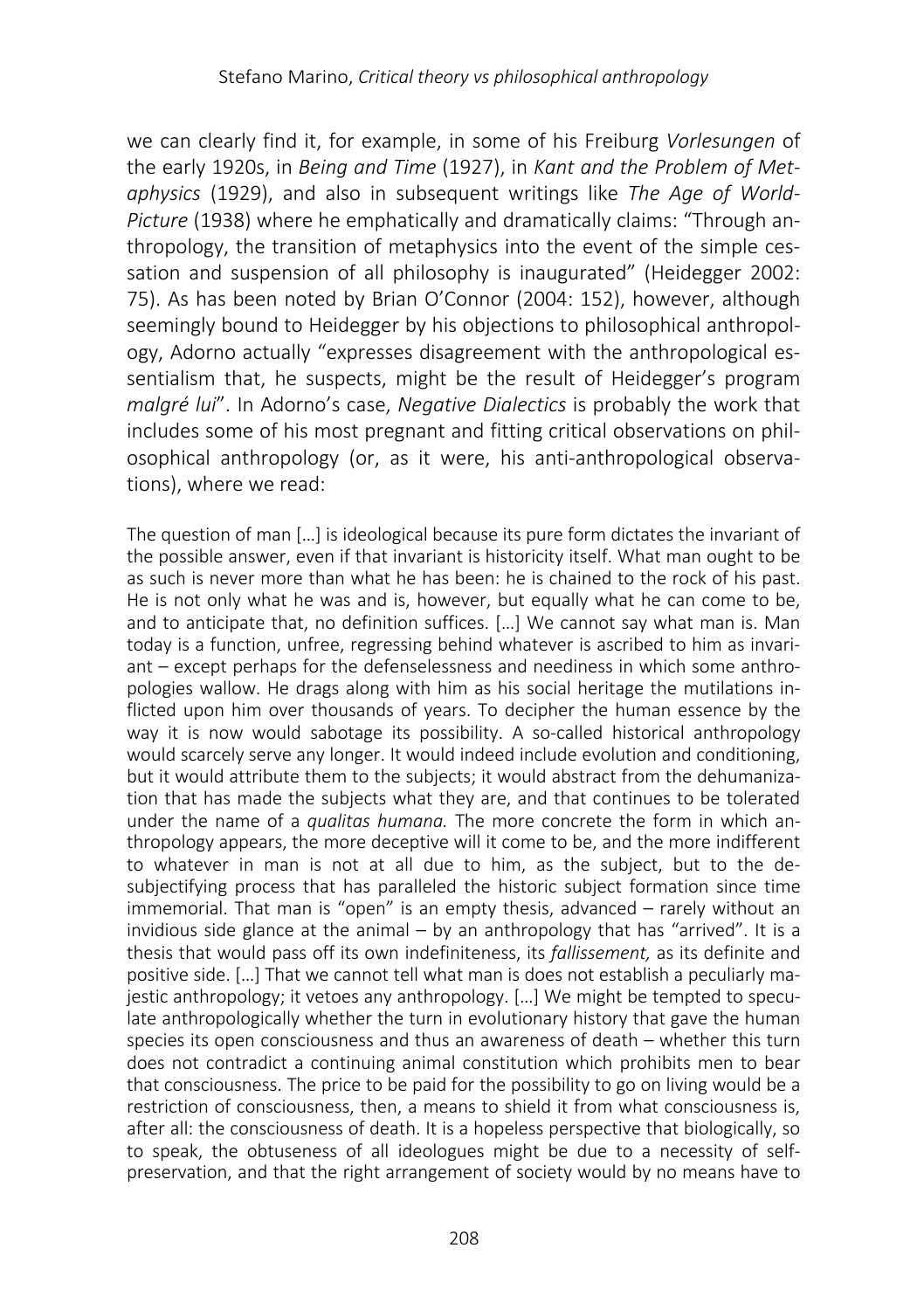make it disappear – although, of course, it is only in the right society that chances for the right life will arise (Adorno 1990: 51, 124, 395-6. On this topic, see the poignant observations of Maurizi 2004: 18).

# 4.

On the basis of Adorno's abovementioned critical hints to the idea of man's fundamental "openness (*Weltoffenheit*)", "defenselessness", "neediness" and "open consciousness" connected to a specific "turn in evolutionary history", that can be probably understood as crypto-references to Gehlen's particular version of philosophical anthropology, it may probably appear surprising that it was precisely with Gehlen that Adorno developed a significant philosophical and also human relation during the 1960s. Namely, with one of the main figures of  $20<sup>th</sup>$ -century philosophical anthropology and – we can add – one of the most ideologically and politically compromised ones: a "right-wing intellectual […] who had been a Nazi sympathizer", a "cultural anthropologist who had also incriminated himself through his open sympathy for National Socialism" (Müller-Doohm 2005: 378, 569). Given Gehlen's ambiguous past and controversial political inclinations, it may appear even more surprising that Adorno befriended him and developed such an intense philosophical dialogue with him rather than, for example, with another founder of philosophical anthropology like Helmuth Plessner, who was definitely closer to Adorno and Horkheimer as far as both his Jewish origins and his philosophical and political ideas were concerned. As noted by Rolf Wiggershaus:

while Adorno was earning his living in Los Angeles with the astrology project, Horkheimer was getting into greater and greater difficulties with the Institute in Frankfurt. Helmuth Plessner was travelling from Göttingen to Frankfurt two or three days a week to stand in for Adorno in part. Plessner, three years older than Horkheimer, had lost his job as a teacher of philosophy in Cologne in 1933 because he was Jewish, and he emigrated to the Netherlands in 1934. In 1939 he became the first professor of sociology at a Dutch state university, with an endowed chair at the University of Groningen. He survived the German invasion in the underground, and finally, at the age of sixty, was appointed to a new chair for sociology and philosophy at Göttingen. With his book on *The Stages of Organic Life and Man,* published in 1928, Plessner had become, alongside Scheler, one of the founders of modern philosophical anthropology. Unlike Scheler, he carried out his analyses from the point of view of social history. In 1952 the Sociology Department at the University of Göttingen, under Plessner's direction, had started an empirical and statistical study on the position of German university teachers, the results of which were published in three volumes in 1957-8. But Plessner saw himself above all as a social philosopher and sociologist of culture, and emphasized the significance of philosophy for sociol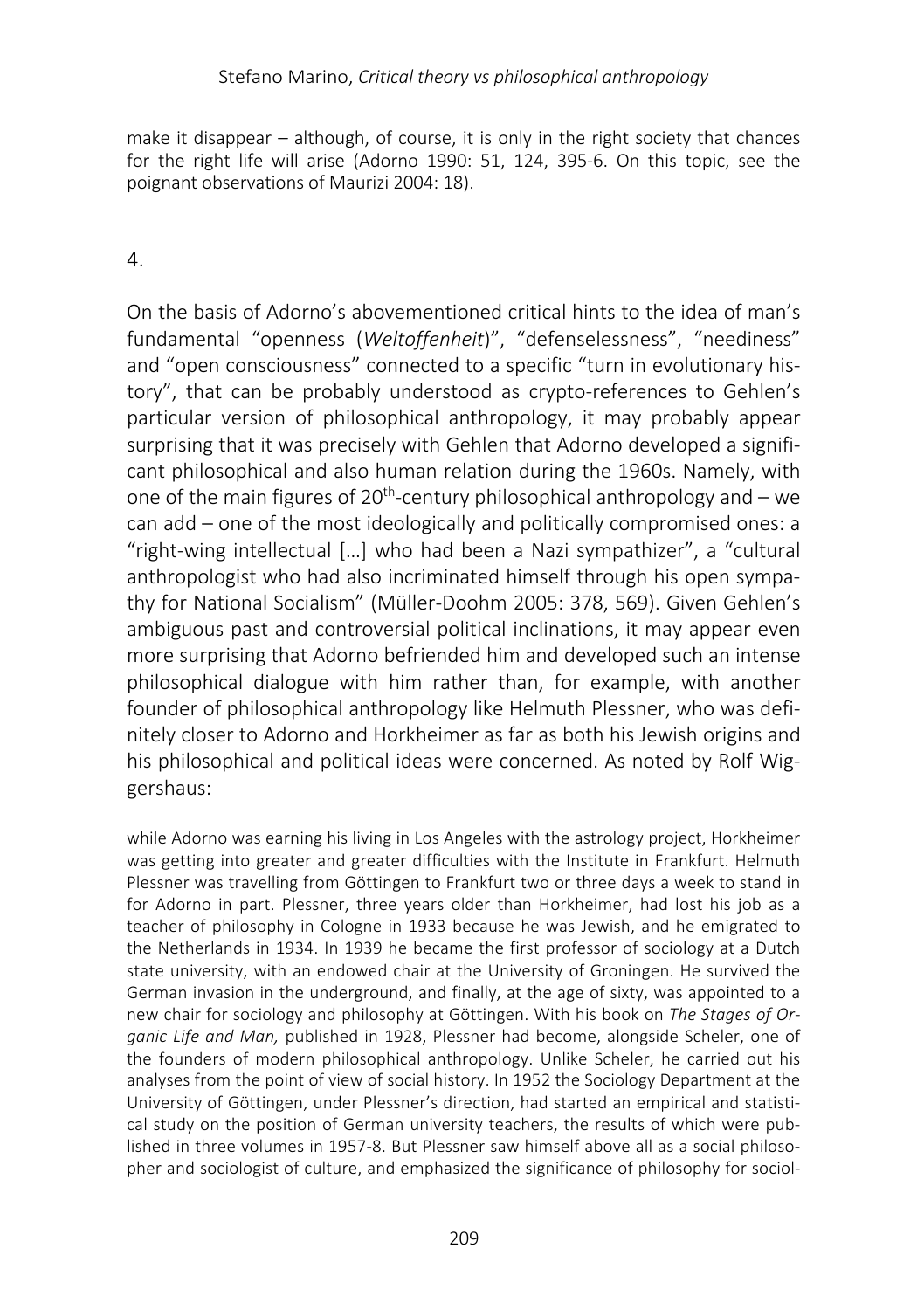ogy. Helmut Schelsky later called him a 'Germanhater'. He thus had much in common with Horkheimer and Adorno. Yet the two of them regarded him with considerable reserve, and continued to do so as they did any third parties who were close to them (Wiggershaus 1995: 459).

Following the information provided by Stefan Müller-Doohm (2005) and Karl-Siegbert Rehberg (2013; 2016), and also the information on the Adorno/Gehlen relation offered by the abovementioned transcriptions of their letters, we know that they met for the first time at the end of 1953 (Müller-Doohm 2003: 934-5), although their correspondence only began in autumn 1960: to be precise, on November 11, 1960 with a letter from Gehlen to Adorno (see Rehberg 2019). As has been noted, "out of [their] private correspondence emerged a public one: in a series of publicly broadcasted discussions (mostly initiated by Adorno), the two thinkers displayed their different interpretations of social developments – and more surprisingly, their many points of agreement" (Rehberg 2021). Comparing the information achievable through all these sources, we know that the Adorno/Gehlen public debates that I have already hinted at took place: (1) on October 30- 31, 1959 in the context of the Baden-Badener Kunstgespräche on the topic *Wird die moderne Kunst gemanagt?*, televised on November 1, 1959; (2) on January 31, 1964 on the topic *Öffentlichkeit – Was ist das eigentlich?*, broadcasted on radio; (3) on February 3, 1965 on the topic *Ist die Soziologie eine Wissenschaft vom Menschen?*, radio broadcasted on March 21, 1965; (4) on February 11, 1966 on the topic *Soziologische Erfahrungen an der modernen Kunst*, televised on March 28, 1966; (5) on June 3, 1967 on the topic *Freiheit und Institution – Ein Soziologisches Streitgespräch*, televised. In order to gain information on Adorno's and Gehlen's exchange of opinions and suggestions for the organization of their radio and television debates, especially their letters from August 8, 1963, December 21, 1963, July 24, 1964, August 8, 1964, October 7, 1964, September 10, 1965, October 5, 1965, October 6, 1965, March 23, 1967, April 10, 1967, April 14, 1967, and April 20, 1967 are surely of great interest (see Rehberg 2019).

Shifting the focus of our attention on aesthetics, it must be noted that especially Adorno's and Gehlen's public conversations on modern art from 1959 – which also included, among the guest speakers at the conference, Max Bense, Daniel-Henry Kahnweiler, Jürgen Beckelmann, Egon Vietta, HAP Grieshaber and Konrad Farner – and on sociological experiences with modern art from 1966 are of the greatest importance (Rehberg 2016: 557-8). In this context, it is worthy of notice that their first debate took place in 1959, one year before the publication of Gehlen's outstanding monograph on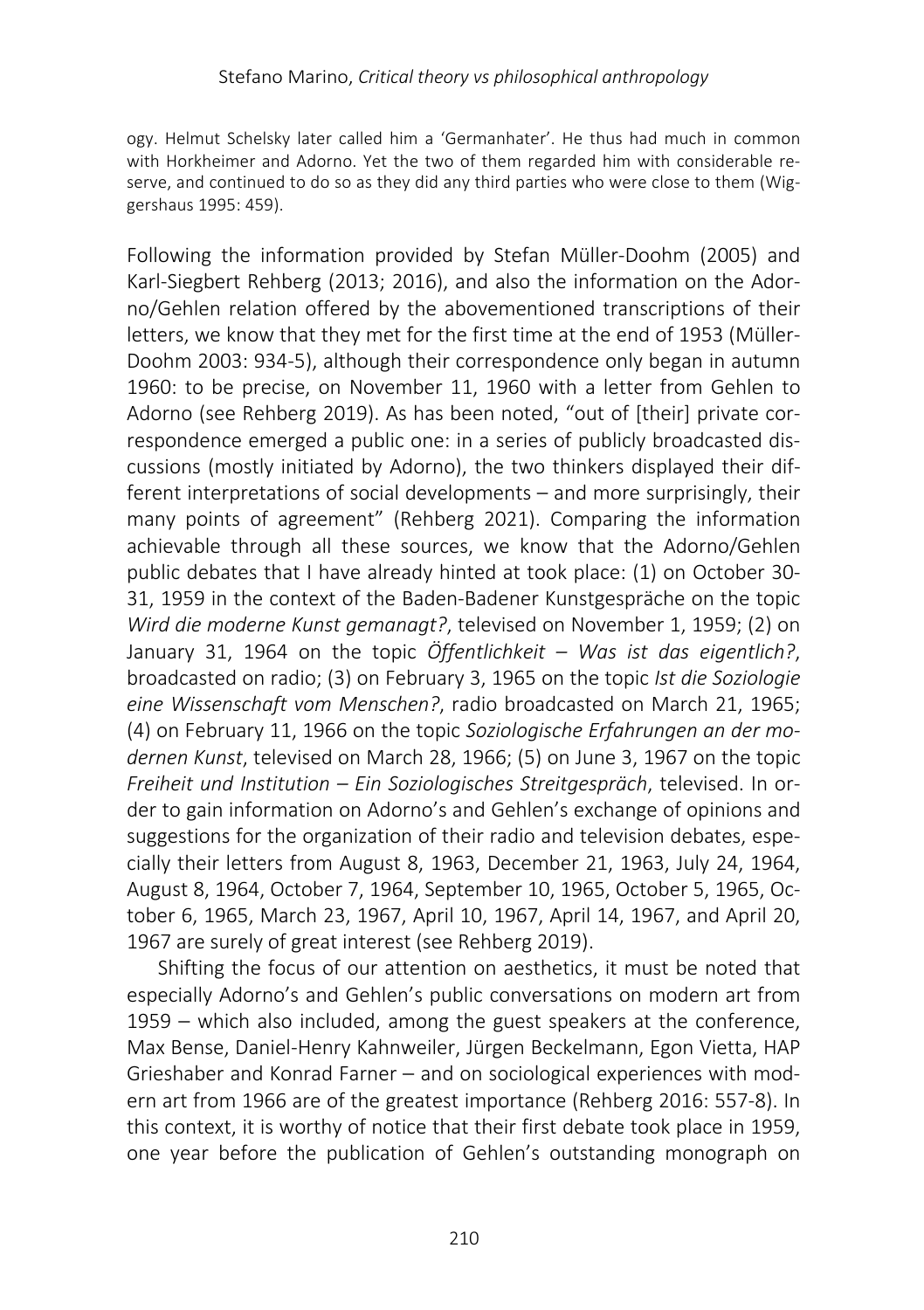modern painting *Zeit-Bilder*, while the second debate took place in 1966, namely six years after the publication of Gehlen's aesthetic masterwork that had deeply impressed Adorno who, in turn, in that same year published *Negative Dialectics* and was busy at writing *Aesthetic Theory*. With regard to the presence of aesthetic topics in the Adorno/Gehlen *Briefwechsel*, the information achievable through the abovementioned transcriptions of their correspondence shows that especially the letters from November 29, 1960, December 2, 1960, October 13, 1961, July 26, 1962, August 31, 1962, May 12, 1963, July 24, 1964, August 8, 1964, and January 21, 1965 provide useful and intriguing knowledge on Adorno's and Gehlen's exchange of their respective views on such authors and questions as Mahler, Strawinsky, Beckett, avant-garde art (especially expressionism and cubism), the sociology of art and music, and the role played by such concepts as "commitment (*Engagement*)", "crystallization (*Kristallisation*)", "falling silent (*Verstummen*)" or "relief (*Entlastung*)" in anthropology and aesthetics (see Rehberg 2019).

As I said, only a few scholars until today have tried to develop a comparative inquiry into Adorno's and Gehlen's philosophies. Anyway, in some works on philosophical anthropology and/or critical theory it is possible to find important references to potential or real affinities between Adorno and Gehlen. An important source, from this point of view, is represented by Axel Honneth's book *The Critique of Power* from 1985, where we read:

The anthropological argument that Adorno and Horkheimer develop in [some] remarks scattered throughout the text [*scil. Dialectic of Enlightenment*] is related to the analyses that Arnold Gehlen undertook in his philosophical anthropology. However, in comparison with this work the passages in the *Dialectic of Enlightenment*  are less articulate and materially impoverished. They undertake solely the task of indicating the pre-historical background from which the process of regression in the history of civilization occurs. As they can be read in these few passages, the anthropological considerations of Adorno and Horkheimer do not, however, simply represent the thin remnants of the biologically better informed anthropology of Gehlen. Rather, they initially form the framework for an alternative philosophical-historical account. Whereas Gehlen regards the activity of conceptual orientation, by which humans in the practical realization of the appropriation of nature harness its overflowing plenitude, as a "productive accomplishment of unburdening" that compensates for the deficit of human instinct, Adorno and Horkheimer conceive the same process of the conceptual structuring of reality as the initial phase of reification. From this point of view, the process through which humans, under the imperative of self-preservation, place the natural environment at their conceptual disposal, emerges as the compulsive counterpart to a nature congealed into pure objectivity. [...] In the act of orientation that accompanies the process of working upon nature, humans have so consistently purified objectified nature of all uncontrollable surplus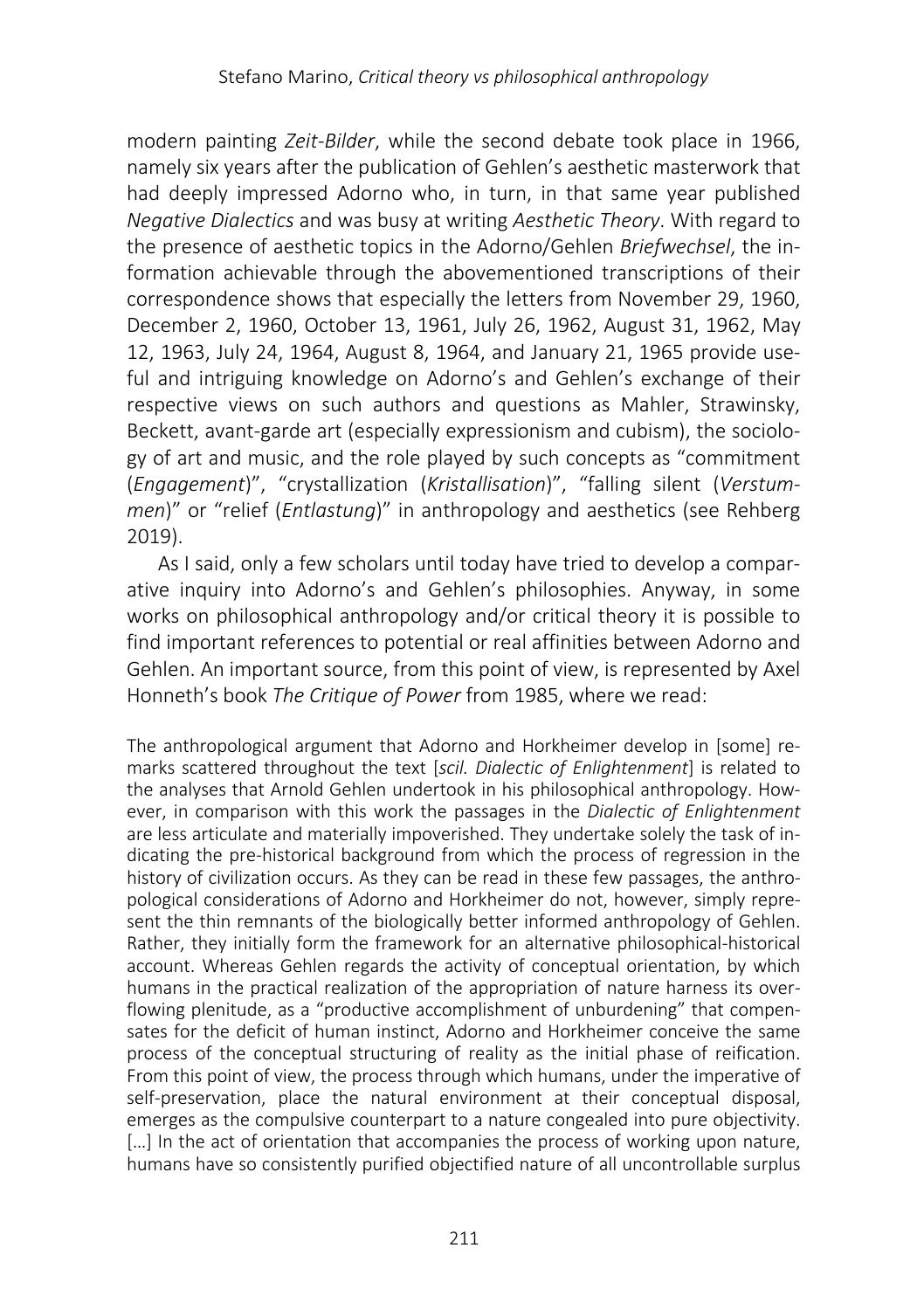that, on this developed level, modern technology and science can now be interpreted as the perfected institutions of a society in league with death. In these systems of an organized mimesis at a second level, which no longer reflect living nature but which rather reflect conceptually reified nature, the force of nature that social labor was originally supposed to overcome continues. Just as the methodological form of science merely repeats the regularities that reveal themselves from the viewpoint of obtaining practical disposal over nature, technology reproduces the elementary components of human administrative practice on an automated level. As the comparison with Gehlen's anthropology also suggests, the presupposition of this argument, which is already contained in the basic idea of the *Dialectic of Enlightenment,*  is an instrumentalist epistemology negativistically construed (Honneth 1993: 40-1).

The parts of *Dialectic of Enlightenment* that Honneth takes into examination, in order to compare them to some theses presented by Gehlen in *Man: His Nature and Place in the World* (1988: 3-116), are also parts of Horkheimer's and Adorno's book that are quite rich in aesthetic considerations. More precisely, they are rich in aesthetics concepts that somehow will also form the basis of a part of Adorno's late *Aesthetic Theory*. Among such concepts (that, as noted by Borsari 1998, also have abundant anthropological implications) we can mention those of *mana*, magic and *mimesis* that are clearly connected to Adorno's famous definition of art as the "refuge for mimetic comportment" (Adorno 2004: 53): a definition that Adorno, in a relatively short but extremely dense and substantial excursus at the end of *Aesthetic Theory*, did not disdain to also develop in terms of philosophical-anthropological speculations on the origins of art (Adorno 2004: 325- 31). Quite interestingly, this excursus in Adorno's *Aesthetic Theory* also includes a brief reference to Gehlen's essay *Über einige Kategorien des entlasteten, zumal des ästhetischen Verhaltens* (Adorno 2004: 309).

The relation of Adorno's and Gehlen's understandings of aesthetics must be signalled as a key issue, and for this reason the task of developing a systematic inquiry into this topic represents an important work to be accomplished in the field of Adorno scholarship. As testified by Adorno's emphatic appreciation of Gehlen's book *Zeit-Bilder* in the abovementioned letter from December 2, 1960 (which he immediately read when he received a copy of the book), the first and probably main field in which Adorno and Gehlen seemed to find a common ground to establish a relation and develop a philosophical dialogue was precisely the field of aesthetics. Due to the limited space of an article, and due to the fact that, as I said, in the present contribution I aim at mostly approaching this topic at a historical-philosophical level rather than at a strictly theoretical level, I will limit myself here to some indications of this key issue and some references to texts and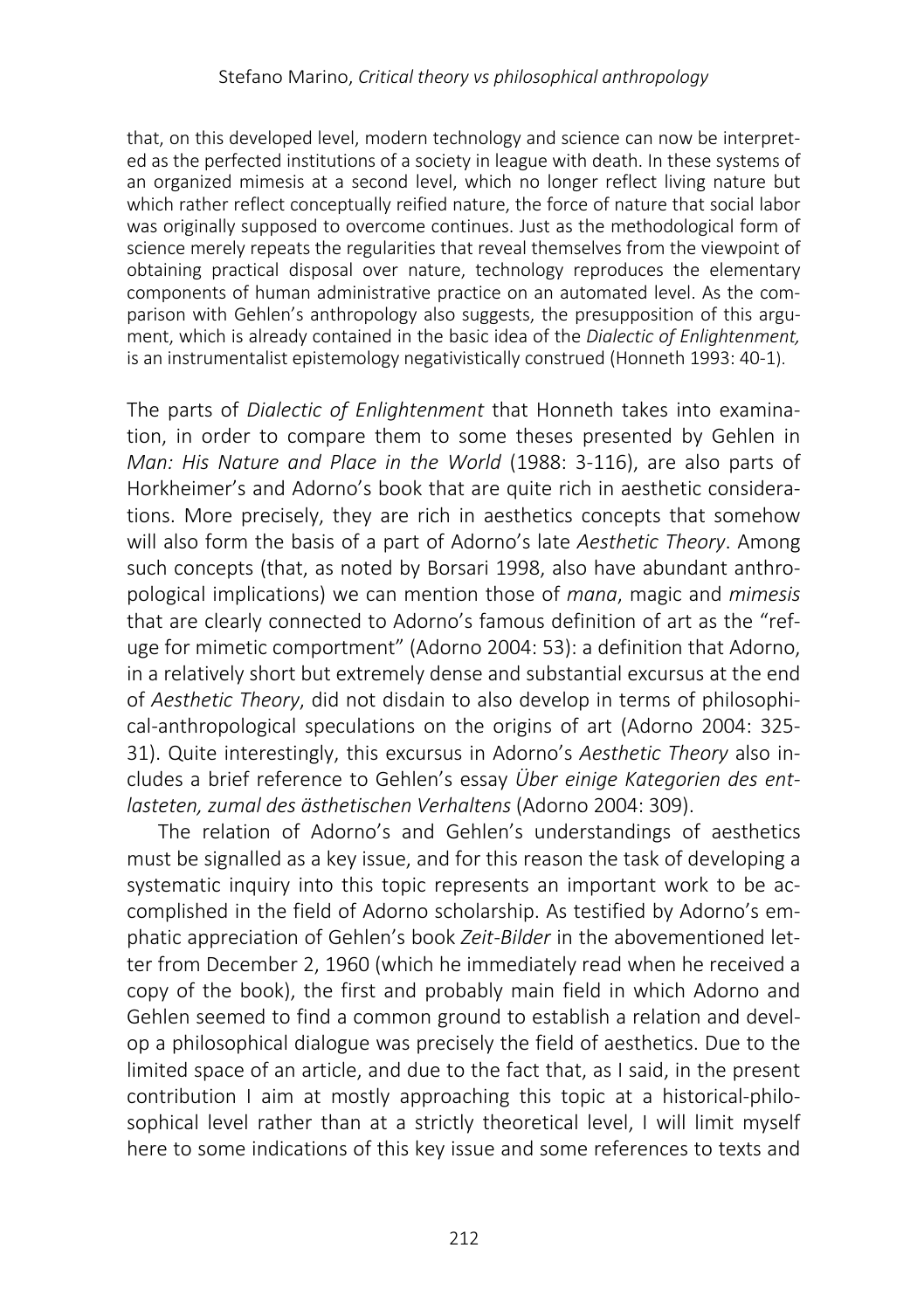passages where it can be discerned. Apropos of this I suggest taking into consideration, for example, some intriguing affinities between Adorno's philosophical and sociological interpretation of so-called *neue Musik* and *musique informelle* and Gehlen's philosophical and sociological interpretation of so-called *peinture conceptuelle*, and also their converging interpretations of the overall development of modern art as guided by a general process of "subjectivization" and "aesthetic negativity".

In this context, it is important to note that a special role was played by the influence of the conception of modern painting, and especially cubism, developed by Daniel-Henry Kahnweiler – explicitly mentioned in Gehlen's letter to Adorno from November 29, 1960. As is well-known, Gehlen's interpretation of 20<sup>th</sup>-century avant-garde explicitly relied to a great extent on Kahnweiler's concept of *peinture conceptuelle*, although this concept also underwent a substantial revision in Gehlen's own treatment of it in *Zeit-Bilder* (Gehlen 2016: 100-130). Also Adorno admitted the influence that Kahnweiler's view of modern art had on him, as testified for example by his treatment of the notion of "abstract works of art" in his 1958-59 *Vorlesung* on aesthetics (Adorno 2009: 231-46). This important lecture course must be definitely numbered among the teaching activities in which Adorno first discussed in oral form several concepts and theses that he planned to later present in written form in his great and unfortunately unfinished *Aesthetic Theory* (see Müller-Doohm 2003: 944-50). In particular, in his lesson from January 20, 1959 Adorno explicitly mentioned Kahnweiler, as someone he valued a great deal, in order to support and strengthen his view of certain contemporary developments in modern art that had led to reduce the differences between artistic genres like music (with specific reference to his concept of "the aging of new music") and visual arts (Adorno 2009: 231-2). Beside this, from a historical-philosophical point of view it is also interesting to remind the reader that a few years after the publication of *Zeit-Bilder* Gehlen wrote an essay entirely focused on his interpretation of Kahnweiler's philosophy of art, now republished in vol. 9 of Gehlen's *Gesamtausgabe* (2016: 524-39); while Adorno, for his part, dedicated to Kahnweiler his essays *Jene zwanziger Jahre* and *Über einige Relationen zwischen Musik und Malerei*, now republished in his *Gesammelte Schriften* (GS 10/2: 499-506; GS 16: 628-42).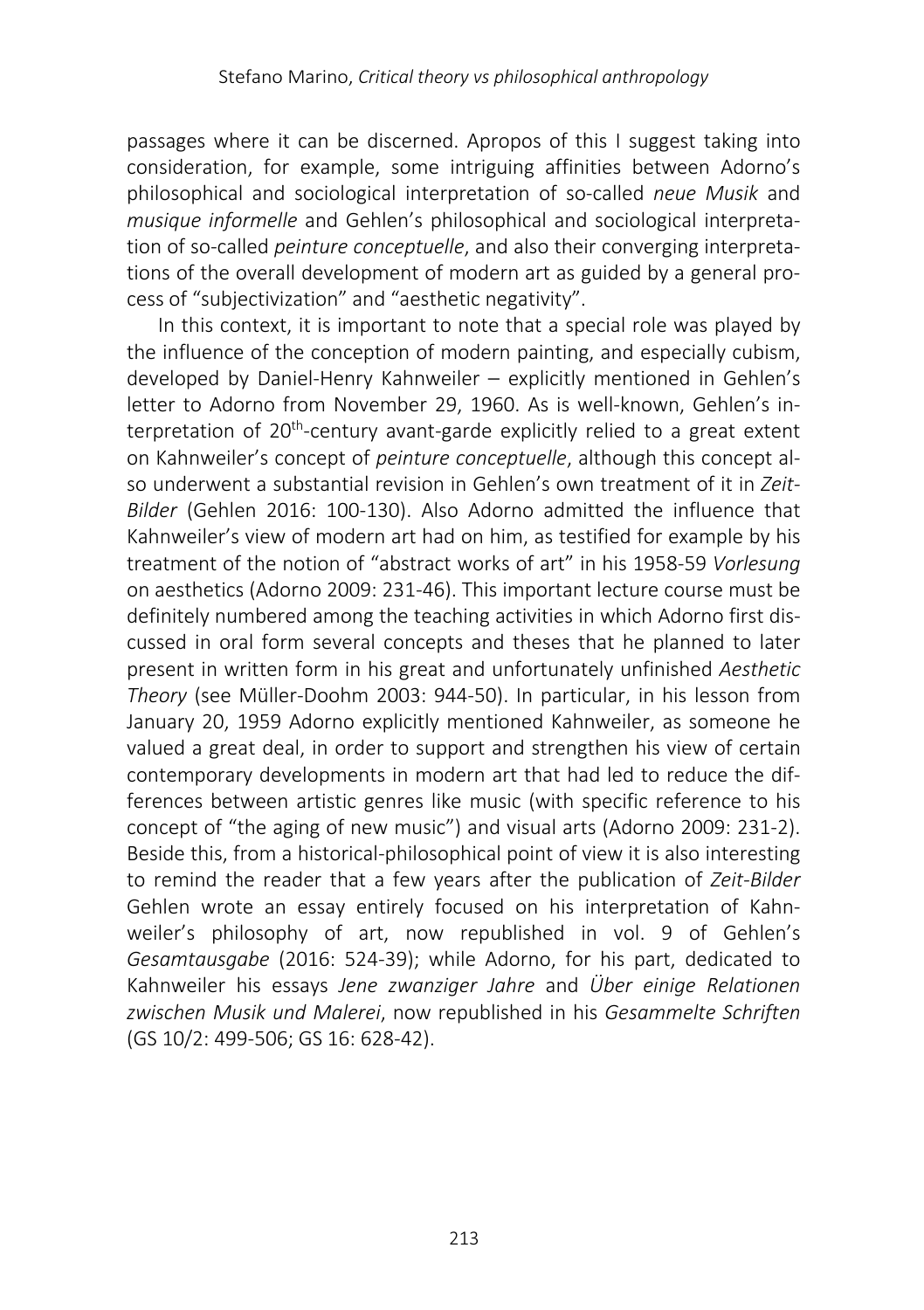5.

As I have explained before, although emphatically raising very strong objections to the project of a philosophical anthropology based on the idea of a somehow constant and unchanging human nature, Adorno also hinted at the importance in our time of a philosophical task like that of developing a different form of anthropological philosophizing that he sometimes referred to as "dialectical anthropology" or "negative anthropology". Adorno never systematically developed his views on this topic, but in various writings and lecture courses he limited himself to unsystematic and fragmented hints at what a dialectical or a negative anthropology could be. The hermeneutical hypothesis, so to speak, that I would like to put forward in the last section of this article is that Adorno, skeptical and suspicious as he was towards the underlying affirmative character of every positive conception of the human being – in the typical Frankfurt-school meaning of the word "affirmative", first defined in Marcuse's 1937 essay *The Affirmative Character of Culture* –, perhaps aimed to offer at least some hints at his *ex negativo* conception of the human being by means of an open debate with Gehlen as a dialogical partner. In this context, a fundamental role was played precisely by the abovementioned debates between Adorno and Gehlen broadcasted on German radio and television.

Returning now to the question of the role played by a certain use of mass media in the complex relation between critical theory and philosophical anthropology, and hence implicitly returning also to the question of Adorno's own relation with mass media in general, it can be useful to remind the reader of Müller-Doohm's abovementioned formulation according to which "Adorno evidently regarded Gehlen as the ideal opposite number in radio or television debates". The question is: why did Adorno regard Gehlen (namely, a thinker quite distant and different from him from both a strictly philosophical and also a political point of view) in this way? A provisional attempt to answer this intriguing question might consist in pointing out that in the context of the theoretical framework of critical theory it was only conceivable to outline a dialectical or materialist anthropology *ex negativo*. If so, then the possibility of finding himself engaged in a public discussion with the most serious and ambitious proponent of philosophical anthropology at the time, namely with Gehlen, precisely allowed Adorno to offer some hints at his negative-dialectical anthropological view. For example, to offer some hints at his philosophical view of what human beings *have been* during the course of a civilization characterized by a tragic intertwinement of progress and barbarity, enlightenment and myth, *Vernunft*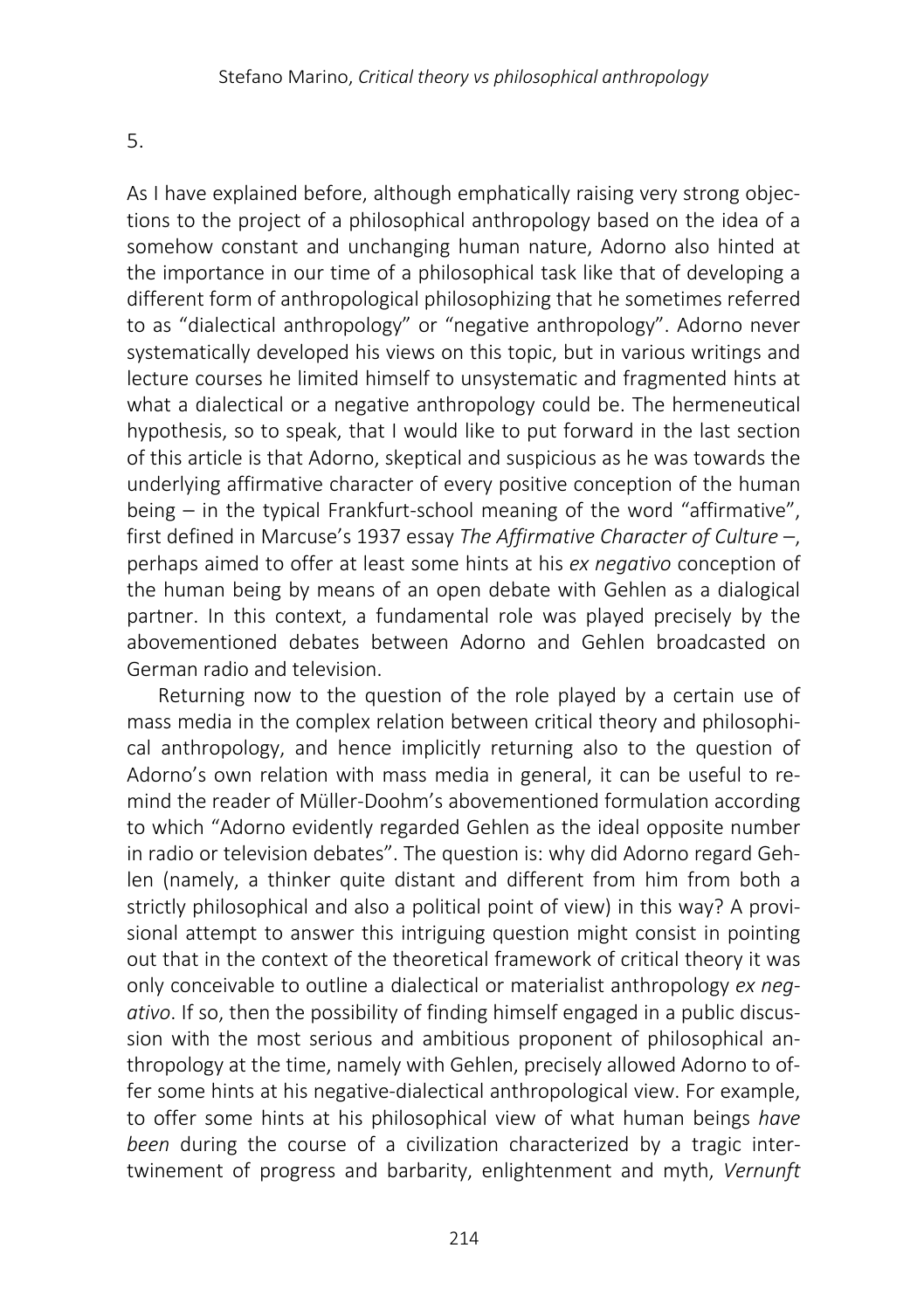and *Herrschaft* (Horkheimer and Adorno 2002: 1-34), of what human beings *still are*, but also of what human beings *could potentially and utopically be* in "a legendary better future" (Adorno 2004: 324).

For Adorno, the power of "philosophical reflection […] is necessary as a resistance to all the illusion with which reified consciousness surrounds us" in order "to penetrate and go beyond […] the surface of the merely existent" (Adorno 2000: 114). I suggest that this concept of philosophical reflection can be also applied to the problematic relation between critical theory and philosophical anthropology, inasmuch as the latter's attempt to immediately and permanently define the essence of the human being secretly rests on a reified idea of the human being that deprives it of the potentiality to transform itself and go beyond its actual form: an objection that was already present in Lukács' critique of anthropological philosophizing (with specific reference to Feuerbach, in his case) as always implying, and indeed always resting on, a sort of freezing the human being "in a fixed objectivity", and hence pushing "both dialectics and history to one side": "precisely this", for Lukács', is "the great danger in every 'humanism' or anthropological point of view" (Lukács 1971: 186-7). With regard to this, it has been correctly observed that the Frankfurt School thinkers rejected "every doctrine of man's invariant characteristics":

Despite their differences in detail, Horkheimer, Adorno and Sonnemann were unanimous in their refusal to ask or answer the question "What is man?" – and indeed to make any positive assumptions about the essence of man. Broadly conceived, negative anthropology rests on this abstention from judgment; it originates in Marx's understanding of human essence as "the ensemble of the social relations", but as part of a critical social and cultural theory it is not limited to *ex negativo* determinations. By understanding the human being as the ensemble of what it is *not*, or what it failed to make of itself, negative anthropology resists the demand of spelling out what man can or should be, while holding on to the possibility of realising happiness and abandoning suffering in history. The idea of permanent *anthropogenesis* salvaged by negative anthropology requires a ban on any anthropological point of view that holds human essence fixed across historical epochs. […] To speak only negatively about the human being means not to prescribe what it can or should be, but to account for what it lacks under the prevailing social conditions. […] The more reason's self-doubt is embraced, the more carefully the anthropological question can be approached. […] By leaving man's condition underdetermined, negative anthropology seeks to destroy images of future human conditions that block the way to an alteration of the present (Johanssen 2013: 1-3, 8).

The possibility of negating, during a public debate on such powerful mass media as radio and TV, the validity of the fundamental concepts of what Adorno considered as a positive, affirmative and ideological anthropology,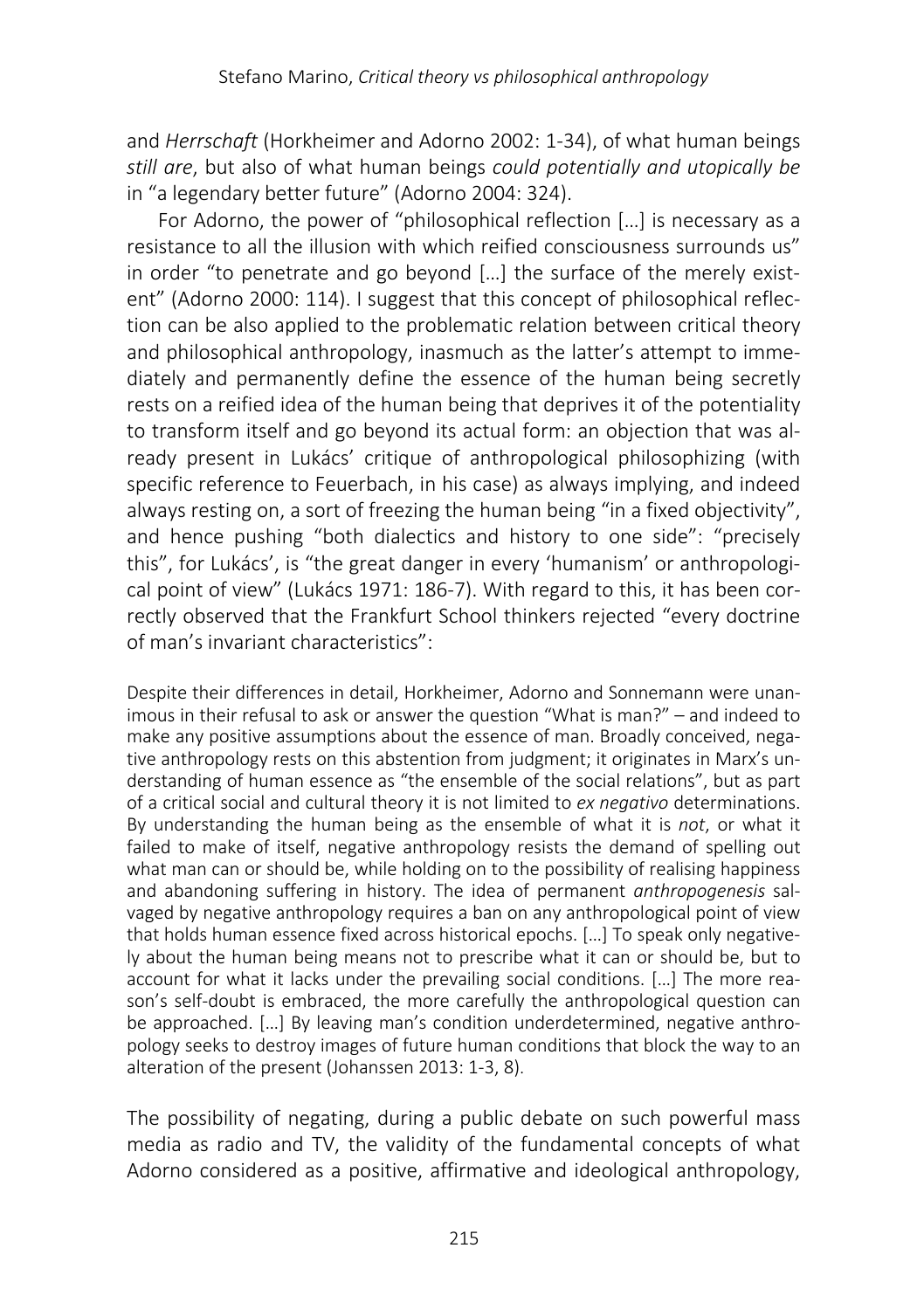and thus he explicitly rejected; the possibility of raising powerful objections in radio and television live broadcast "to the way in which [Gehlen] deduced the necessity of an authoritarian society from human nature, from certain anthropological constants" (Müller-Doohm 2005: 378): this possibility probably appeared to Adorno as a good way to also hint *ex negativo* at a dialectical and materialist anthropological conception. So, Adorno's particular relation to mass media – namely, his radical criticism of, but also his extensive engagement with, mass media forms – somehow offered the possibility of negatively indicating his interest in what he called "negative anthropology".

As is well-known, 2019 was the 50<sup>th</sup> anniversary of Adorno's death: several books were published and many events were organized in his honour. The promoters of the International Conference *Adorno and the Media*, organized in December 2019 at the University of Arts and Design in Karlsruhe, correctly noted in the conference program that, "as relentlessly 'negative' as Adorno analyses were, he nonetheless dealt in a practical-critical register with the world of the media, broadcasting and television, and knew how to use such mediums for the project of critical theory" (Hartle *et al.* 2019). In my view, this also applies to the use of such mediums for the task of differentiating the project of critical theory from other contemporary projects and approaches such as philosophical anthropology, while at the same time outlining a negative-dialectical anthropology or at least providing hints at the possibility of a philosophy of this kind. If so, then the Adorno/Gehlen relation also proves important to confirm what also other works from Adorno quite clearly testify, such as his 1963 musicological work *Der getreue Korrepetitor. Lehrschriften zur musikalischen Praxis* that included a chapter of *Anweisungen zum Hören neuer Musik* deriving from a cycle of radio transmissions made by Adorno for the Norddeutscher Rundfunk (GS 13: 188-248), or still other works deriving from Adorno's intensive presence in radio transmissions, already in his youth but especially after the end of the Second World War and his return to Germany after some years spent in exile in the USA.

On this basis, the example of the Adorno/Gehlen radio and television conversations proves important to confirm what we may call Adorno's twofold – but not at all ambiguous or, say, merely contradictory, but rather insightful and strategic – relation to mass media. In fact, on the one hand, he *theoretically* criticized radio and television as "graphically express[ing] the regression of enlightenment to ideology" in the context of his theory of the culture industry as "Enlightenment as mass deception". As he famously wrote: "in film and radio […] enlightenment consists primarily in the calculation of effects and in the technology of production and dissemination; the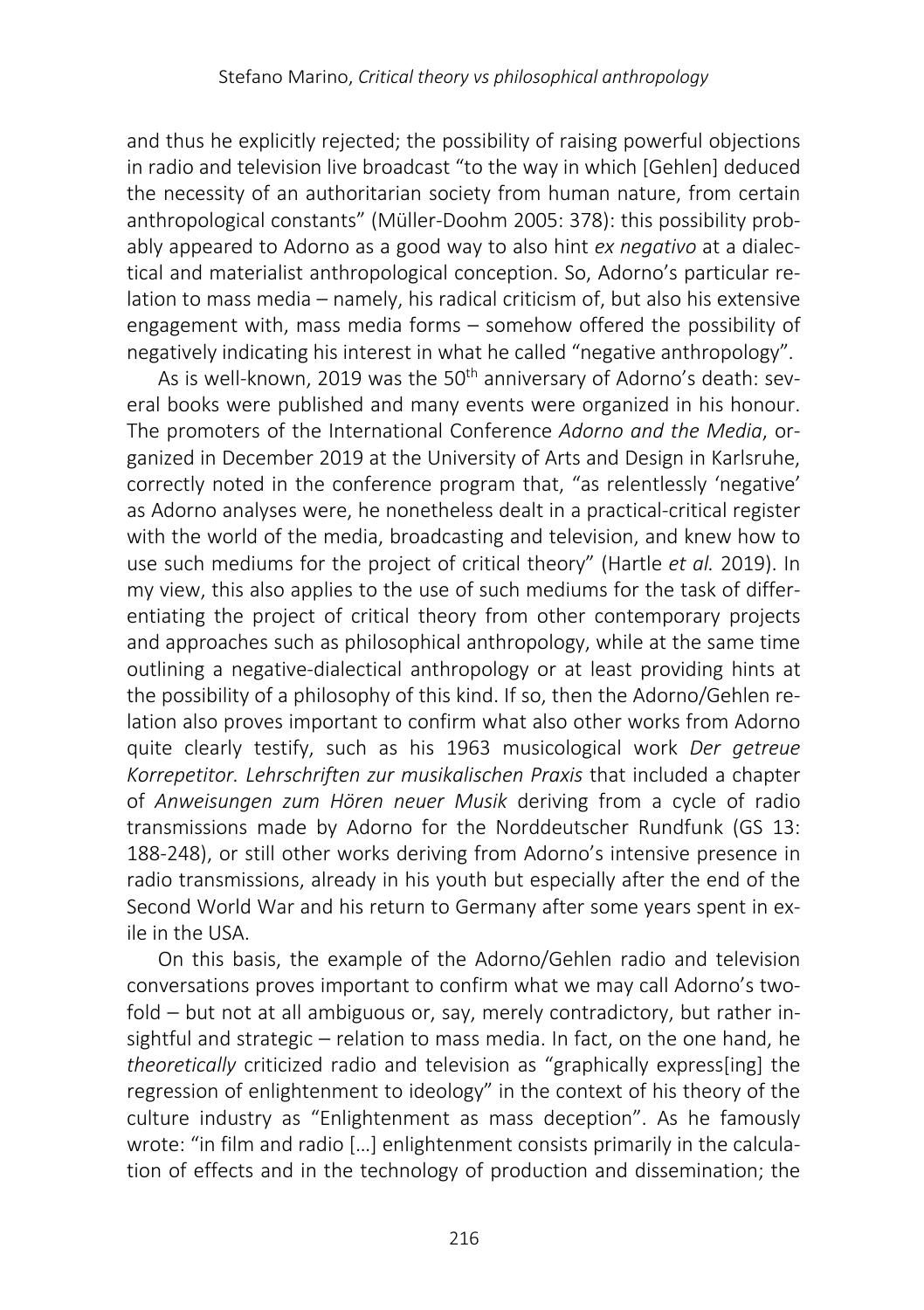specific content of the ideology is exhausted in the idolization of the existing order and of the power by which the technology is controlled" (Horkheimer and Adorno 2002: XVIII-XIX). On the other hand, however, Adorno *practically* never disdained to use mass media whenever he could, in order to reach a broader audience, promote his philosophical, sociological and also musicological views, and thus spread the ideas that characterized the Frankfurt School's critical conception of society. As has been noted, "by the end of the 1950s Adorno was no longer an unknown, and this was connected with the fact that, in addition to his books and articles, he had become a public figure through his activities in the media, particularly the radio" (Müller-Doohm 2005: 373). From this point of view, modern mass media proved important for Adorno to achieve some of his aims as an *engagée* intellectual of his time, and the Adorno/Gehlen philosophical and human relation also proves interesting and intriguing in this respect, thus emphasizing once more the relevance of a critical comparison between the philosophical paths of these authors as an important task to be accomplished in the field of contemporary *Adorno-Forschung*.

# Bibliography

Adorno, Th. W., *Gesammelte Schriften*, ed. by R. Tiedemann (cited as GS), 20 vols., Frankfurt a.M., Suhrkamp, 1970 ff.

Adorno, Th. W., *Negative Dialectics*, London, Routledge, 1990.

Adorno, Th. W., *Metaphysics: Concept and Problems*, Cambridge, Polity Press, 2000.

Adorno, Th. W., *Essays on Music*, Berkeley, University of California Press, 2002a.

Adorno, Th. W., *Quasi una Fantasia: Essays on Modern Music*, London-New York, Verso, 2002b.

Adorno, Th. W., *Individuum und Gesellschaft. Entwürfe und Skizze*, "Frankfurter Adorno Blätter", n. VIII (2003), pp. 60-94.

Adorno, Th. W., *Aesthetic Theory*, London-New York, Continuum, 2004.

Adorno, Th. W., *Minima Moralia: Reflections on a Damaged Life*, London-New York, Verso, 2005.

Adorno, Th. W., *Philosophy of New Music*, Minneapolis-London, University of Minnesota Press, 2006.

Adorno, Th. W., *Vorlesung über Negative Dialektik. Fragmente zur Vorlesung 1965/66*, Frankfurt a.M., Suhrkamp, 2007.

Adorno, Th. W., *Ästhetik (1958-59)*, Frankfurt a.M., Suhrkamp, 2009.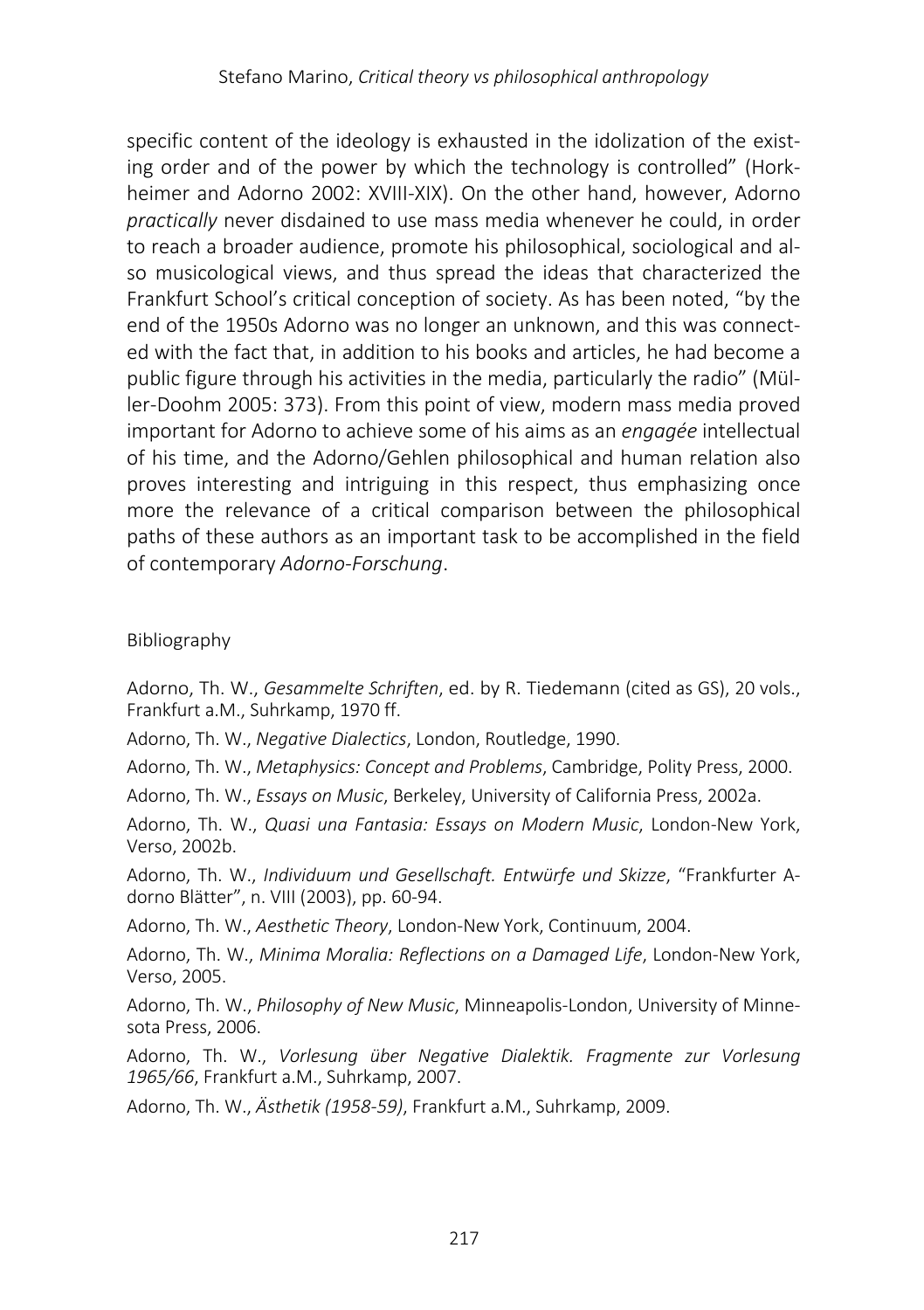Adorno, Th. W., Gehlen, A., *Ist die Soziologie eine Wissenschaft vom Menschen?* (1965), Appendix to F. Grenz, *Adornos Philosophie in Grundbegriffen. Auflösung einiger Deutungsprobleme*, Frankfurt a.M., Suhrkamp, 1975, pp. 224-51.

Bacchio, G. *La razionalità dell'estetico fra Adorno e Gehlen. Intervista a Karl-Siegbert Rehberg*, "Scenari. La rivista di approfondimento culturale di Mimesis Edizioni", 22 January 2021. Available online: https://www.mimesis-scenari.it/2021/01/22/larazionalita-dellestetico-fra-adorno-e-gehlen-intervista-a-karl-siegbert-rehberg/ (accessed: 3 April 2021).

Borsari, A., *Il mondo del mana. Nota su un tema antropologico in Adorno*, "Nuova corrente", n. 121-122 (1998), pp. 417-29.

Breuer, S., *Adornos Anthropologie*, in S. Breuer, *Aspekte totaler Vergesellschaftung*, Freiburg, Ça-Ira, 1985, pp. 34-51.

Claussen, D., *Theodor W. Adorno: One Last Genius*, Cambridge (MA)-London, Harvard University Press, 2008.

Gehlen, A., *Man: His Nature and Place in the World*, New York, Columbia University Press, 1988.

Gehlen, A., *Zeit*-*Bilder und weitere kunstsoziologische Schriften*, in A. Gehlen, *Gesamtausgabe*, ed. by K.-S. Rehberg, vol. 9, Frankfurt a.M., Klostermann, 2016.

Greco, S., *Intervista a Karl-Siegbert Rehberg*, "Sociologia italiana", n. 11, (2018), pp. 195-212. Available online: https://sociologiaitaliana.egeaonline.it/it/21/archiviorivista/rivista/3434155/articolo/3434237 (accessed: 3 April 2021).

Habermas, J., *Philosophisch*-*politische Profile*, Frankfurt a.M., Suhrkamp, 1981.

Hartle, J.F. *et al.*, *Program of the International Conference and Exhibition "Adorno and the Media"*, University of Arts and Design in Karlsruhe: 13-14 December 2019. Available online: https://www.hfg-karlsruhe.de/en/aktuelles/call-for-papers-adornound-die-medien/ (accessed: 3 April 2021).

Heidegger, M., *Off the Beaten Track*, Cambridge, Cambridge University Press, 2002.

Honneth, A., *The Critique of Power: Reflective Stages in a Critical Social Theory*, Cambridge (MA)-London: The MIT Press, 1993.

Horkheimer, M., *Remarks on Philosophical Anthropology*, in M. Horkheimer, *Between Philosophy and Social Science: Selected Early Writings*, Cambridge (MA)- London, The MIT Press, 1993, pp. 151-76.

Horkheimer, M., Adorno, Th. W., *Dialectic of Enlightenment*, Stanford (CA): Stanford University Press, 2002.

Jay, M., *The Dialectical Imagination: A History of the Frankfurt School and the Institute of Social Research 1923-1950*, Berkeley, The University of California Press, 1976.

Johanssen, D., *Toward a Negative Anthropology: Critical Theory's Altercations with Philosophical Anthropology*, "Anthropology & Materialism: A Journal of Social Research", n. 1 (2013), pp. 1-14.

Lepenies, W., *The Seduction of Culture in German History*, Princeton, Princeton University Press, 2006.

Lukács, G., *History and Class Consciousness*: *Studies in Marxist Dialectics*, Cambridge (MA), The MIT Press, 1971.